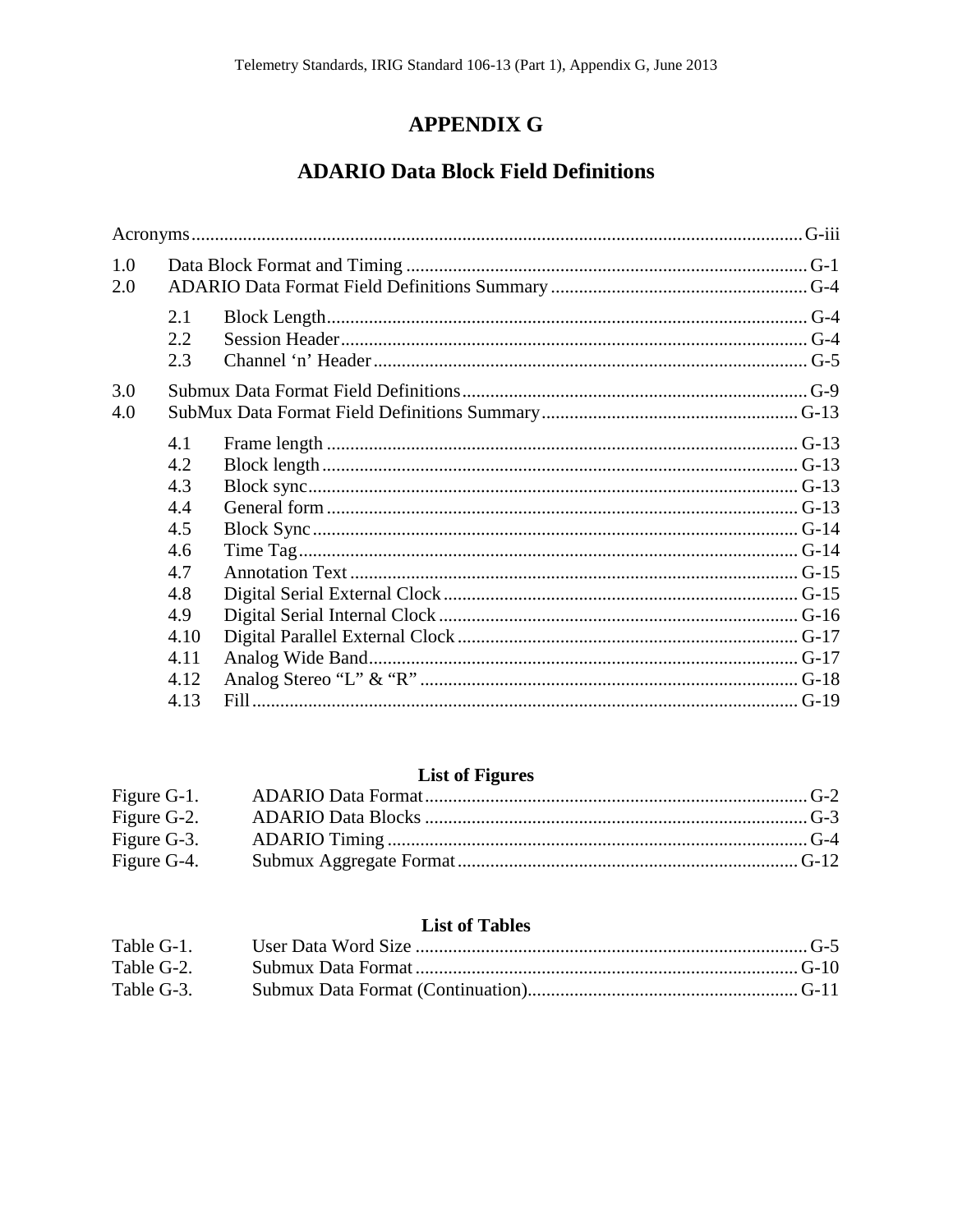This page intentionally left blank.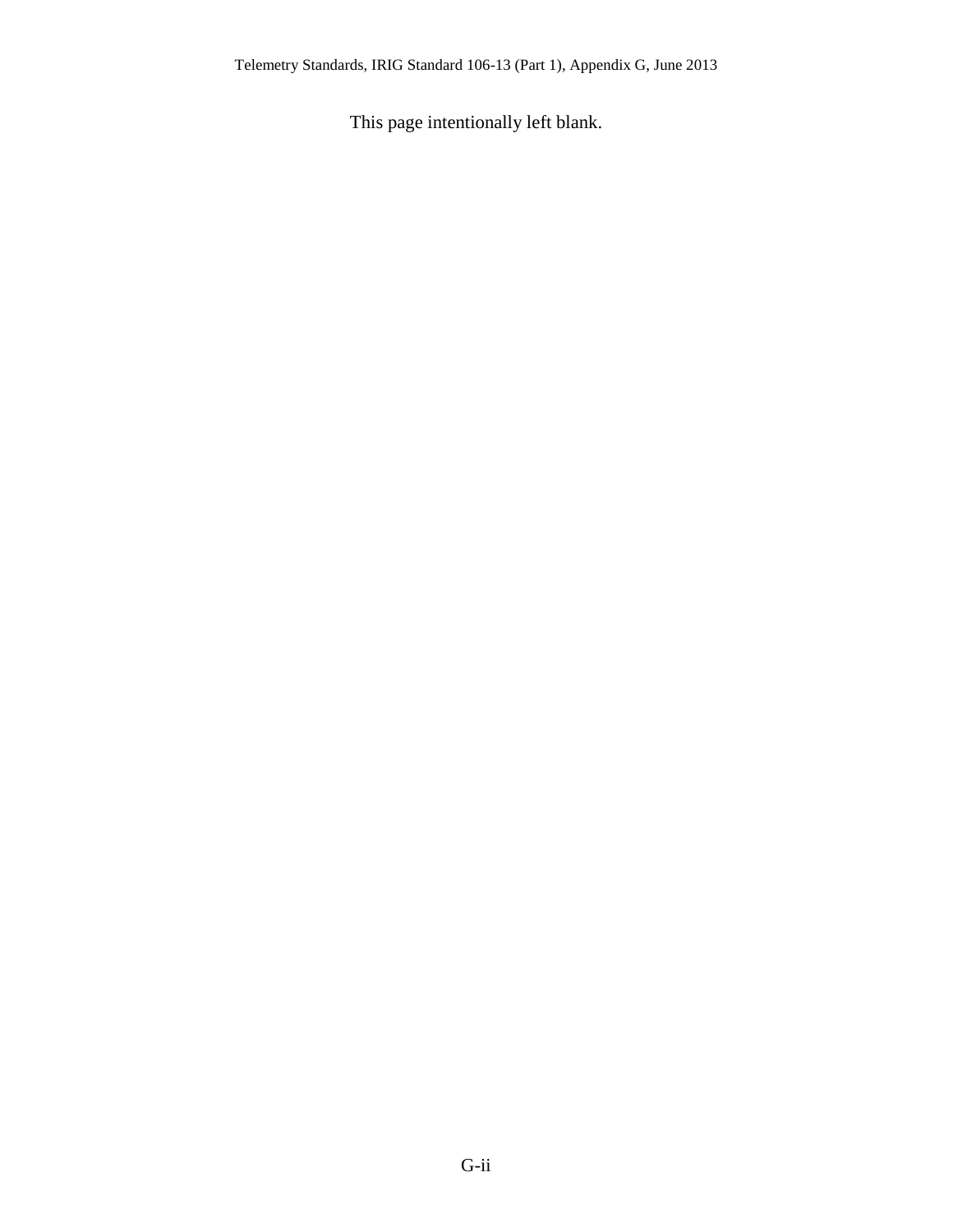# **Acronyms**

<span id="page-2-0"></span>

| <b>ADARIO</b> | Analog/Digital Adaptable Recorder Input/Output |
|---------------|------------------------------------------------|
| <b>BCD</b>    | binary coded decimal                           |
| <b>BM</b>     | block marker                                   |
| <b>BMD</b>    | block marker divisor                           |
| BW            | bandwidth                                      |
| Hz            | hertz                                          |
| <b>LIFO</b>   | last-in-first-out                              |
| <b>LSB</b>    | least significant bit                          |
| <b>Mbps</b>   | megabits per second                            |
| <b>MHz</b>    | megahertz                                      |
| <b>MSB</b>    | most significant bit                           |
| MC            | master clock                                   |
| <b>PW</b>     | partial word                                   |
| <b>TBD</b>    | to be defined                                  |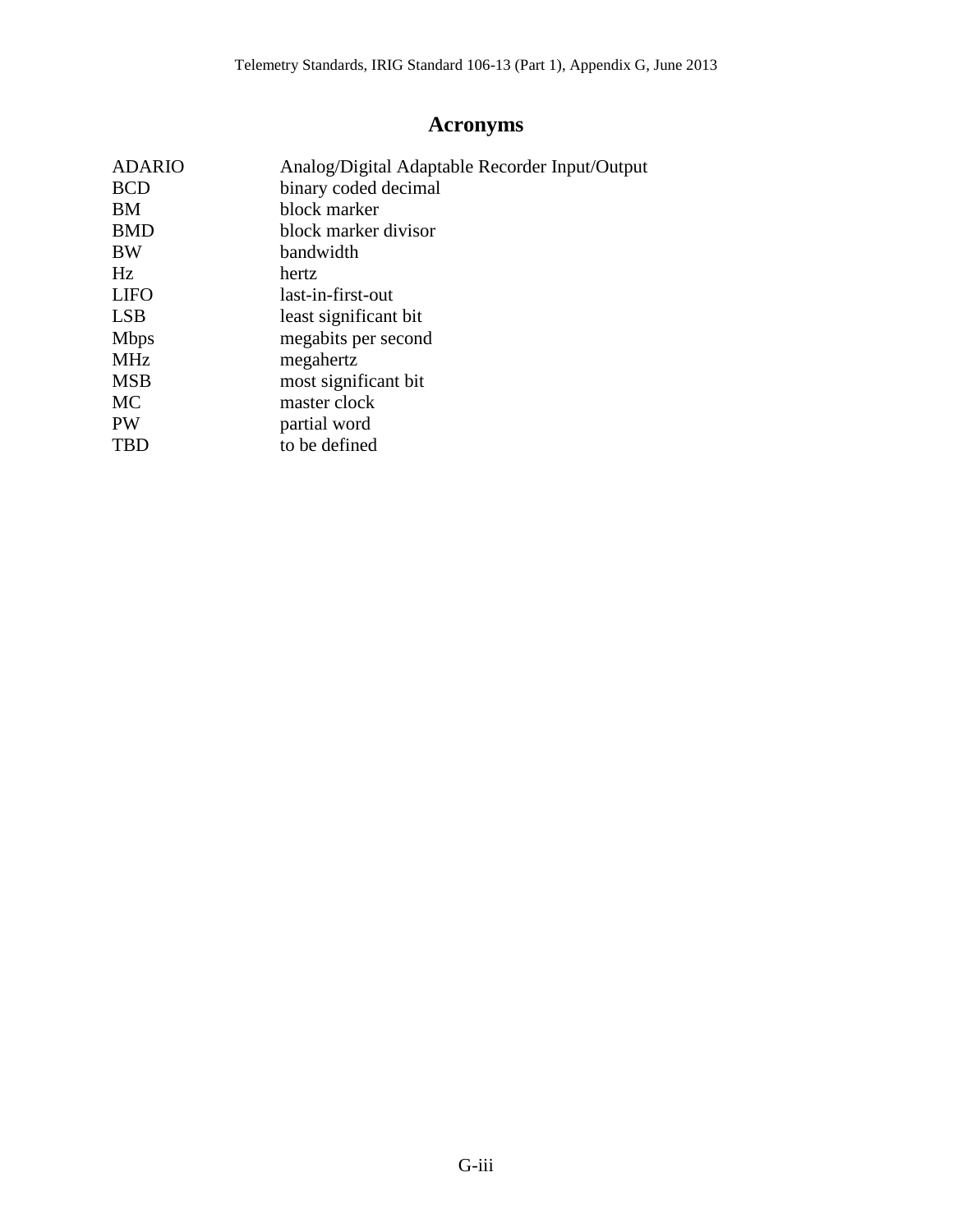This page intentionally left blank.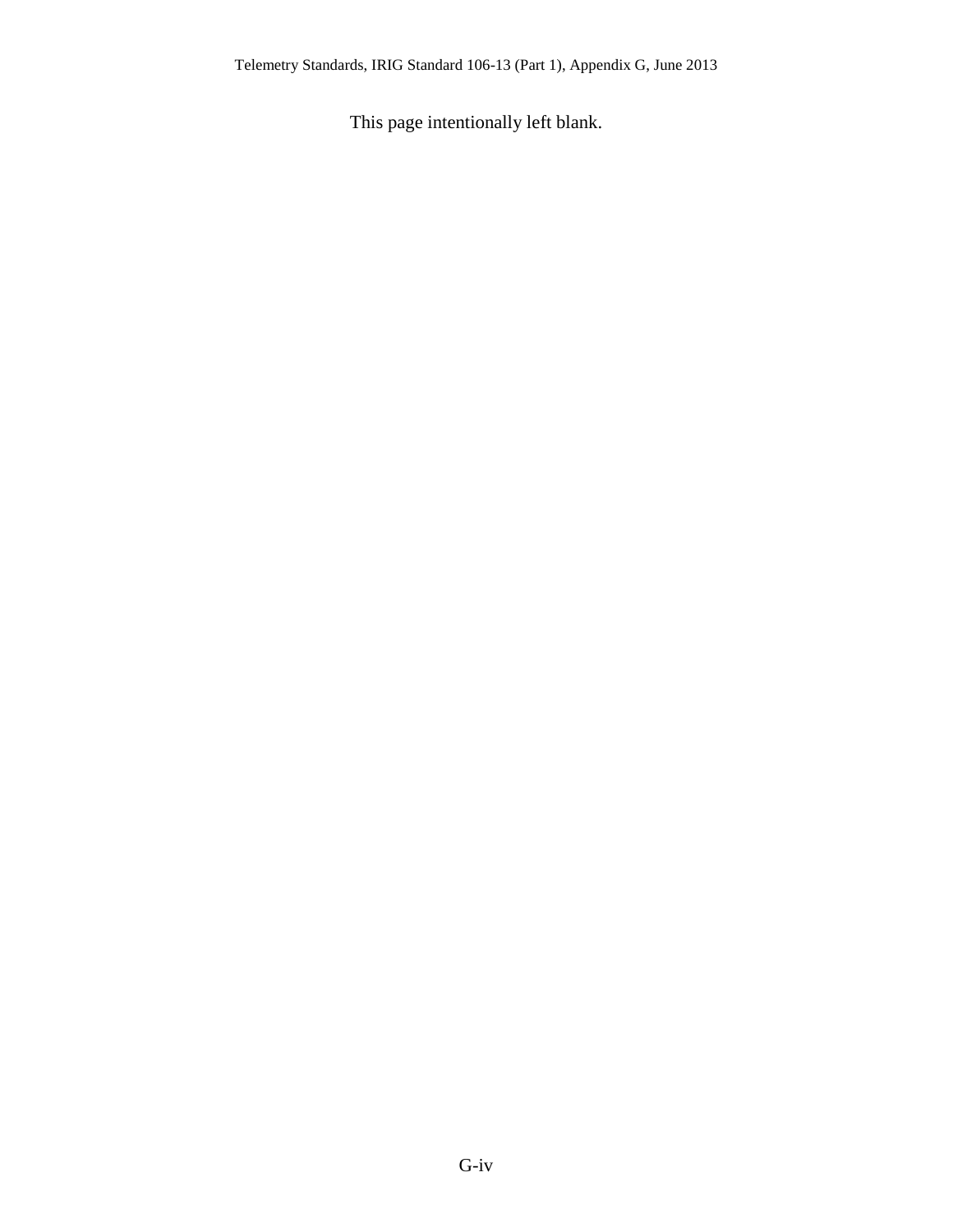## **APPENDIX G**

## **ADARIO Data Block Field Definitions**

## <span id="page-4-0"></span>**1.0 Data Block Format and Timing**

The details of the Analog/Digital Adaptable Recorder Input/Output (ADARIO) data block format are provided in [Figure G-1](#page-5-0) and in the ADARIO data format field summary. As shown in [Figure G-1,](#page-5-0) the eight session header words are the first eight words of the block. The channel packet for the highest priority (priority 1) channel is next, followed by the next lower priority channel packet (priority 2). Following the lowest priority channel, fill data consisting of all ones are inserted as required completing the 2048-word data block.

Within the channel packet, the first five words are the channel header words including the partial word (PW). Following the channel header is the variable size channel data field. The channel data are organized in a last-in-first-out (LIFO) fashion. The first samples acquired in the block time interval appear in the last data word of the channel packet. The sample data are formatted into the 24-bit data word such that the first sample occupies the most significant bits (MSBs) of the word. The next sample is formatted into the next available MSBs and so on until the word is full. As an example, data formatted into 8-bit samples is shown in [Figure G-2.](#page-6-0)

In cases where the 24-bit data word is not a multiple of the sample size, the sample boundaries do not align with the data words. In these cases, the samples at the word boundaries are divided into two words. The MSBs of the sample appear in least significant bits (LSBs) of the first buffered word and the LSBs of the sample appear in the MSBs of the next buffered word. Since the channel data appears in a LIFO fashion in the ADARIO data block, the MSBs of the divided sample will occur in the data word following the word containing LSBs of the sample. [Figure G-3](#page-7-3) depicts ADARIO timings.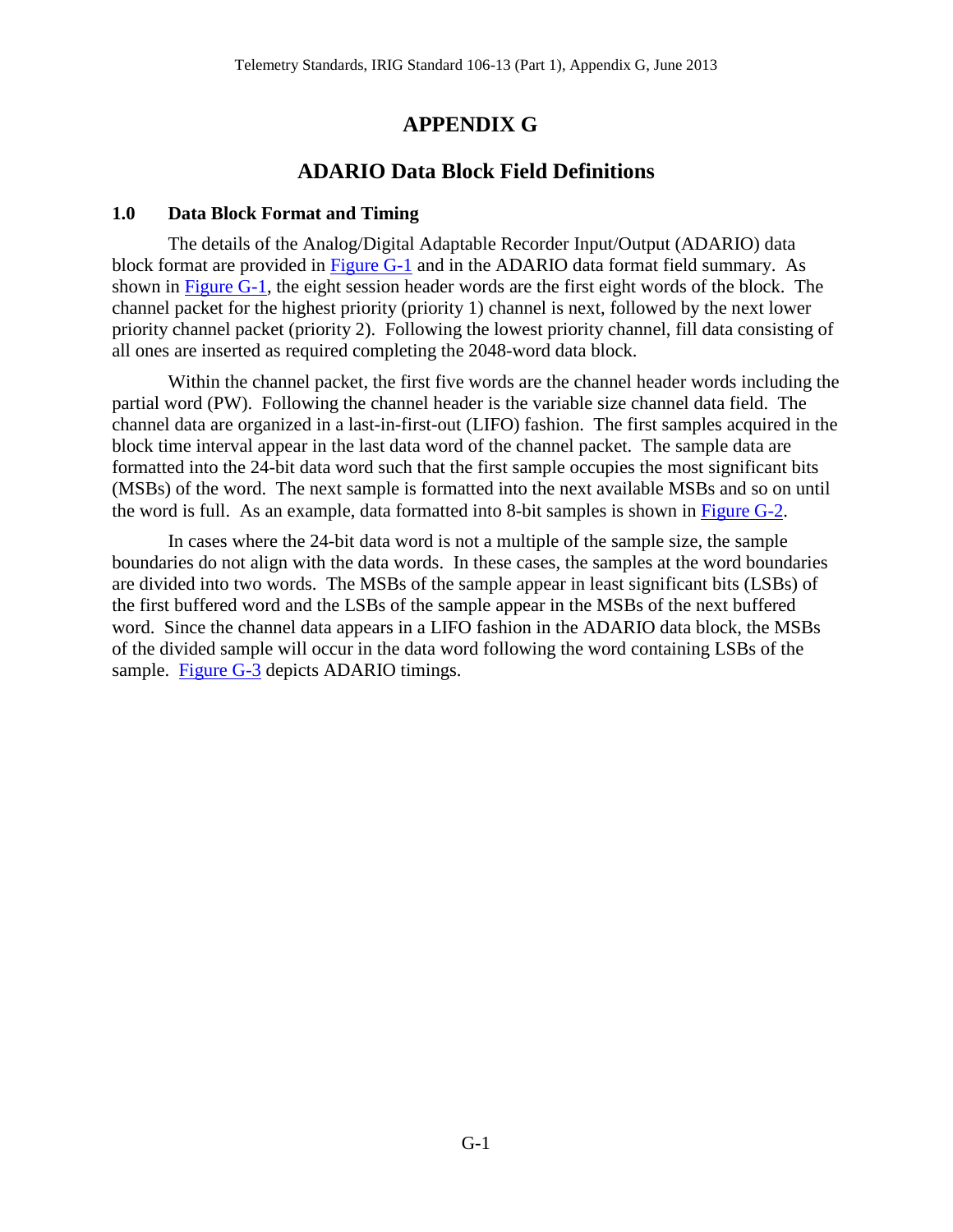

<span id="page-5-0"></span>Figure G-1. ADARIO Data Format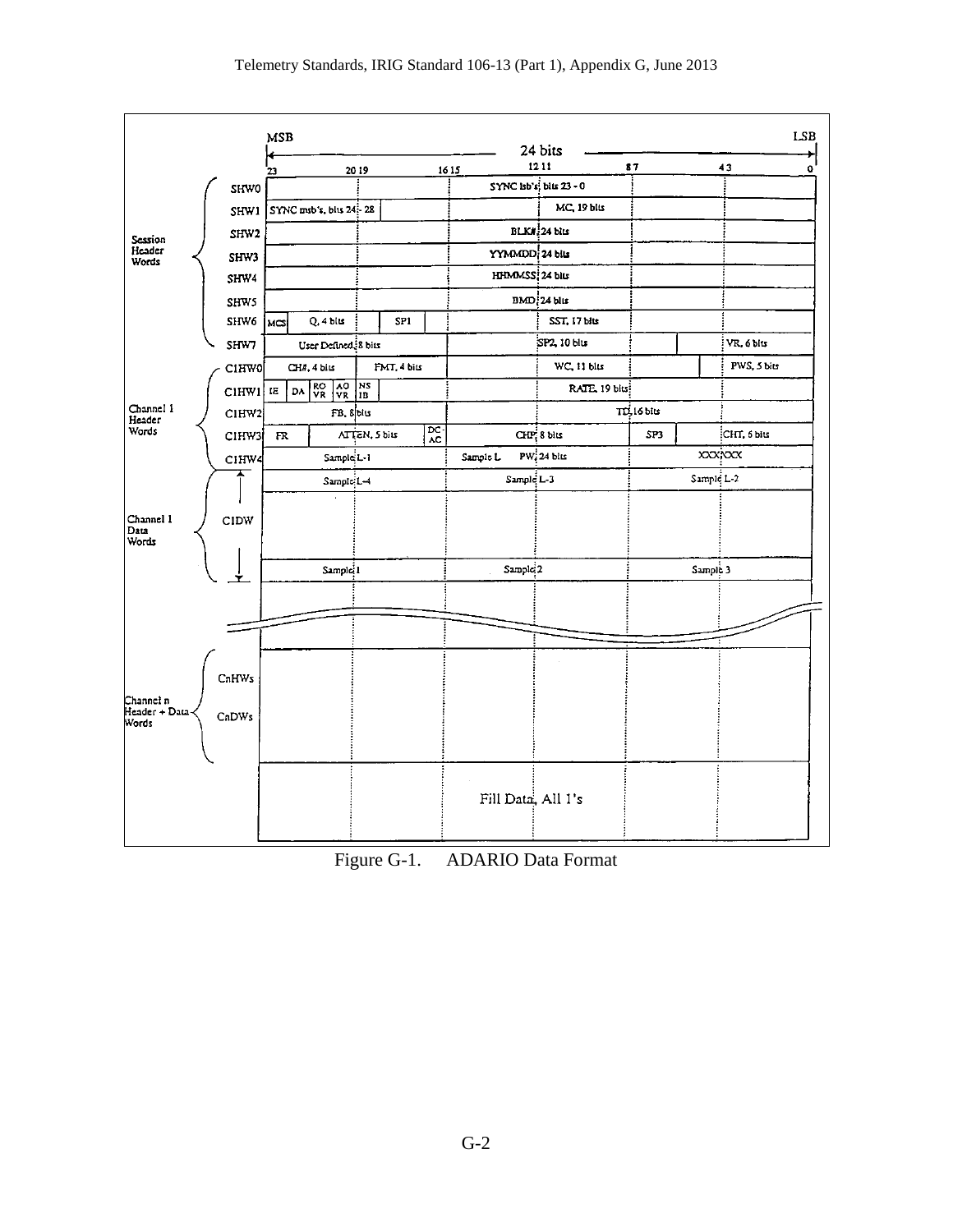

<span id="page-6-0"></span>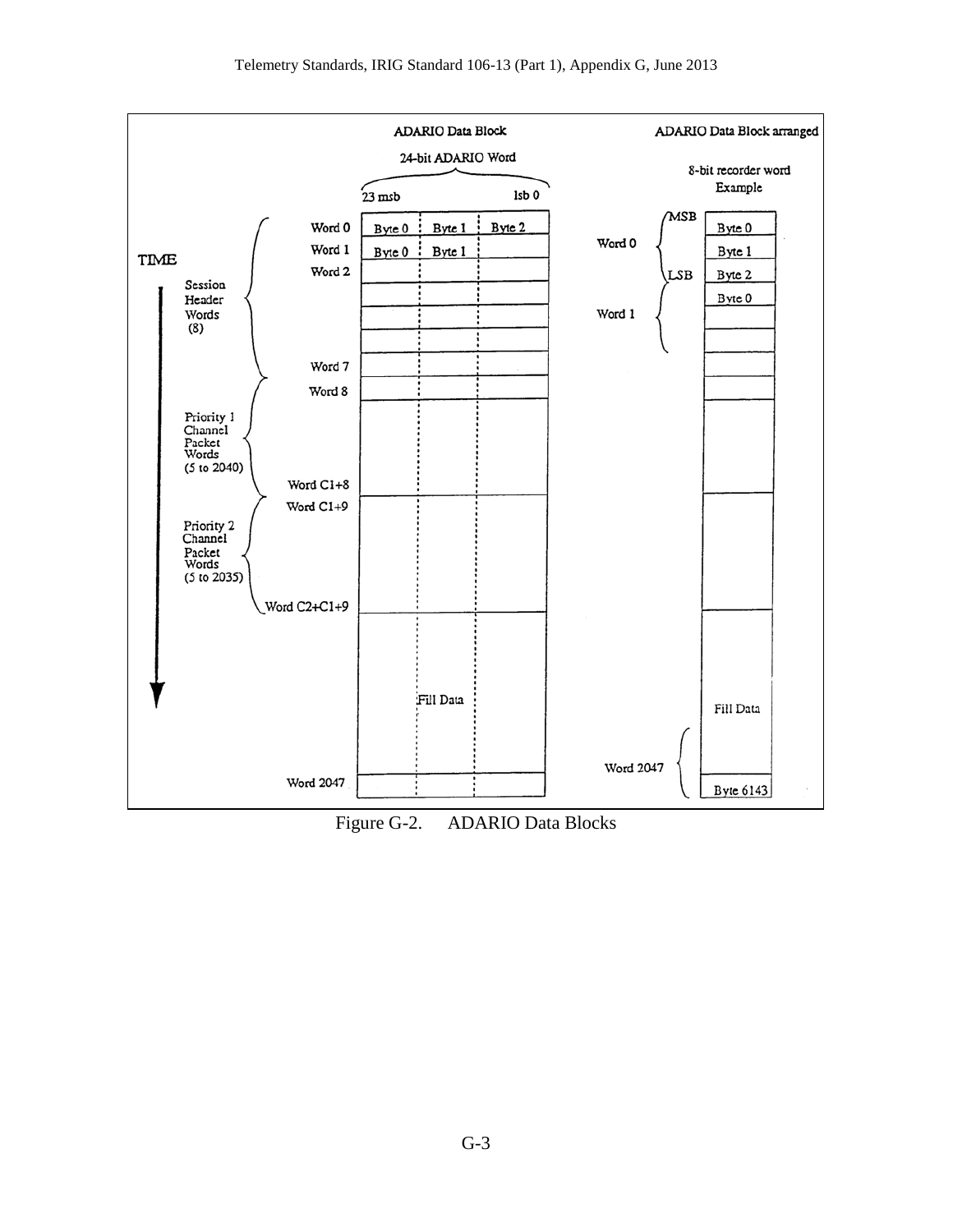

## <span id="page-7-3"></span><span id="page-7-0"></span>**2.0 ADARIO Data Format Field Definitions Summary**

#### <span id="page-7-1"></span>2.1 Block Length

Block length is defined with 2048 24-bit words, fixed length

<span id="page-7-2"></span>2.2 Session Header

Session header information is provided by 8 words in a fixed format

| SHW0             | (bits 23 to 0)    | SYNC Field, bits 0-23 of the 29-bit block sync. The LSBs of the<br>block sync are 36E19C and are contained here.                                                                                                                   |
|------------------|-------------------|------------------------------------------------------------------------------------------------------------------------------------------------------------------------------------------------------------------------------------|
| SHW1             | (bits $23$ to 19) | SYNC Field, bits 24-28 of the 29-bit block sync. The MSBs of the<br>block sync are 01001 and are contained here. The 29-bit block<br>sync is fixed for all ADARIO configurations and chosen for<br>minimal data cross correlation. |
|                  | (bits $18$ to 0)  | MC - Master clock, a 19-bit binary value in units of 250 hertz<br>(Hz). MC is the clock frequency used to derive session and per<br>channel parameters.                                                                            |
| SHW <sub>2</sub> | (bits 23 to 0)    | BLK# - ADARIO data block number, a 24-bit binary value. BLK#<br>is to zero at the start of each session and counts up consecutively.<br>Rollover is allowed.                                                                       |
| SHW <sub>3</sub> | (bits 23 to 0)    | YYMMDD - Time code field, a binary coded decimal (BCD)<br>representation of the year (YY), month (MM), and day (DD).<br>YYMMDD time code field is updated during the record process<br>once per second.                            |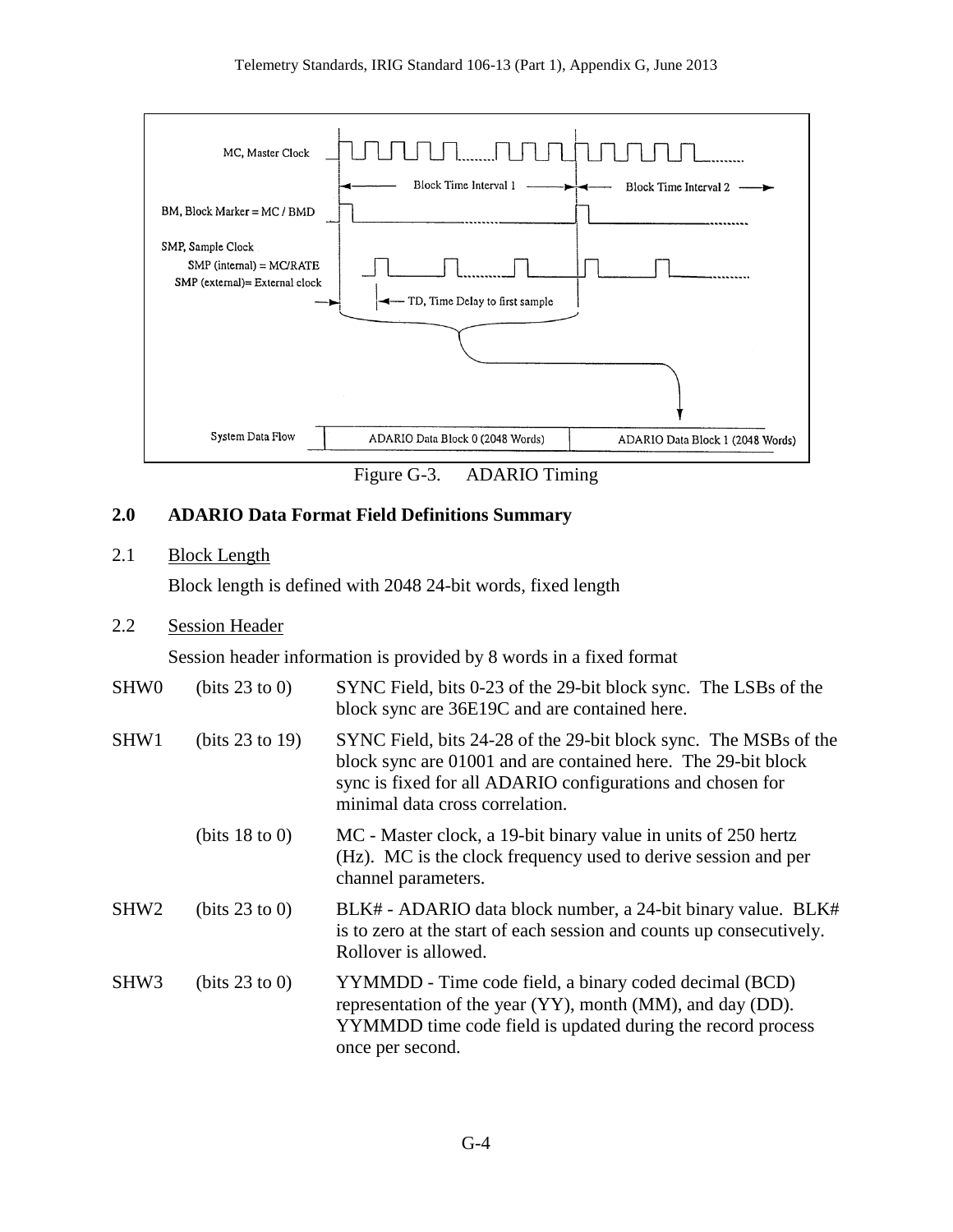| SHW4             | (bits $23$ to 0)     | HHMMSS - Time code field, a BCD representation of the hour<br>(HH), minute (MM), and second (SS). The HHMMSS Time Code<br>Field is updated during the record process once per second.          |
|------------------|----------------------|------------------------------------------------------------------------------------------------------------------------------------------------------------------------------------------------|
| SHW <sub>5</sub> | (bits 23 to 0)       | BMD - Block marker divisor, a 24-bit binary value. BMD is<br>established so that the block marker (BM) frequency may be<br>derived from MC by $BM = MC/BMD$                                    |
| SHW <sub>6</sub> | (bit 23)             | MCS - Master clock source, a 1-bit flag.                                                                                                                                                       |
|                  |                      | $1 = MC$ was generated internally.<br>$0 = MC$ was provided from an external source.                                                                                                           |
|                  | (bits 22 to 19)      | Q - Number of active channels minus one, a 4-bit binary value.<br>For example, 0 indicates that one channel is active.                                                                         |
|                  | (bits $17$ to $18$ ) | SP1 - Spare field 1, a 2-bit field. It is set to zero.                                                                                                                                         |
|                  | (bits $16$ to 0)     | SST - Session start time, a 17-bit binary value in units of seconds.<br>The integer number of seconds represents the session start time of<br>day in seconds, where midnight starts with zero. |
| SHW7             | (bits 23 to 16)      | User defined, an 8-bit field. May be input by the user at any time<br>during a recording session. The interpretation of this bit field is<br>left to the user.                                 |
|                  | (bits $15$ to 6)     | SP2 - Spare field 2, a 10-bit field. It is set to zero.                                                                                                                                        |
|                  | (bits 5 to 0)        | VR - Version number, a 6-bit binary value. Each update of the<br>ADARIO format will be identified by a unique version number.                                                                  |

#### <span id="page-8-0"></span>2.3 Channel 'n' Header

All channel headers contain five 24-bit ADARIO words with the following fixed format. The first logical channel,  $n=1$ , has the highest priority and its channel packet starts in the ninth word of the data block. Each active channel is represented by a channel packet that is present in the data block. The logical channel number, n, represents the relative priority of the channel and the order in which it appears in the data block.

| CnHW0 - | (bits 23 to 20) | CH# - Physical channel number, a 4-bit binary value. 0 to 15       |
|---------|-----------------|--------------------------------------------------------------------|
|         |                 | represents the physical location of the channel electronics in the |
|         |                 | ADARIO hardware. The user sees those locations labeled from 1      |
|         |                 | to $16.$                                                           |

(bits 19 to 16) FMT - Format code for the channel data word, a 4-bit binary value. The format code is used to define the size of the user data word by means of [Table G-1.](#page-8-1)

<span id="page-8-1"></span>

| Table G-1.   | <b>User Data Word Size</b> |
|--------------|----------------------------|
| $15=24$ bits | $7=8$ bits                 |
| $14=22$ bits | $6=7$ bits                 |
| $13=20$ bits | $5=6$ bits                 |
| $12=18$ bits | $4=5$ bits                 |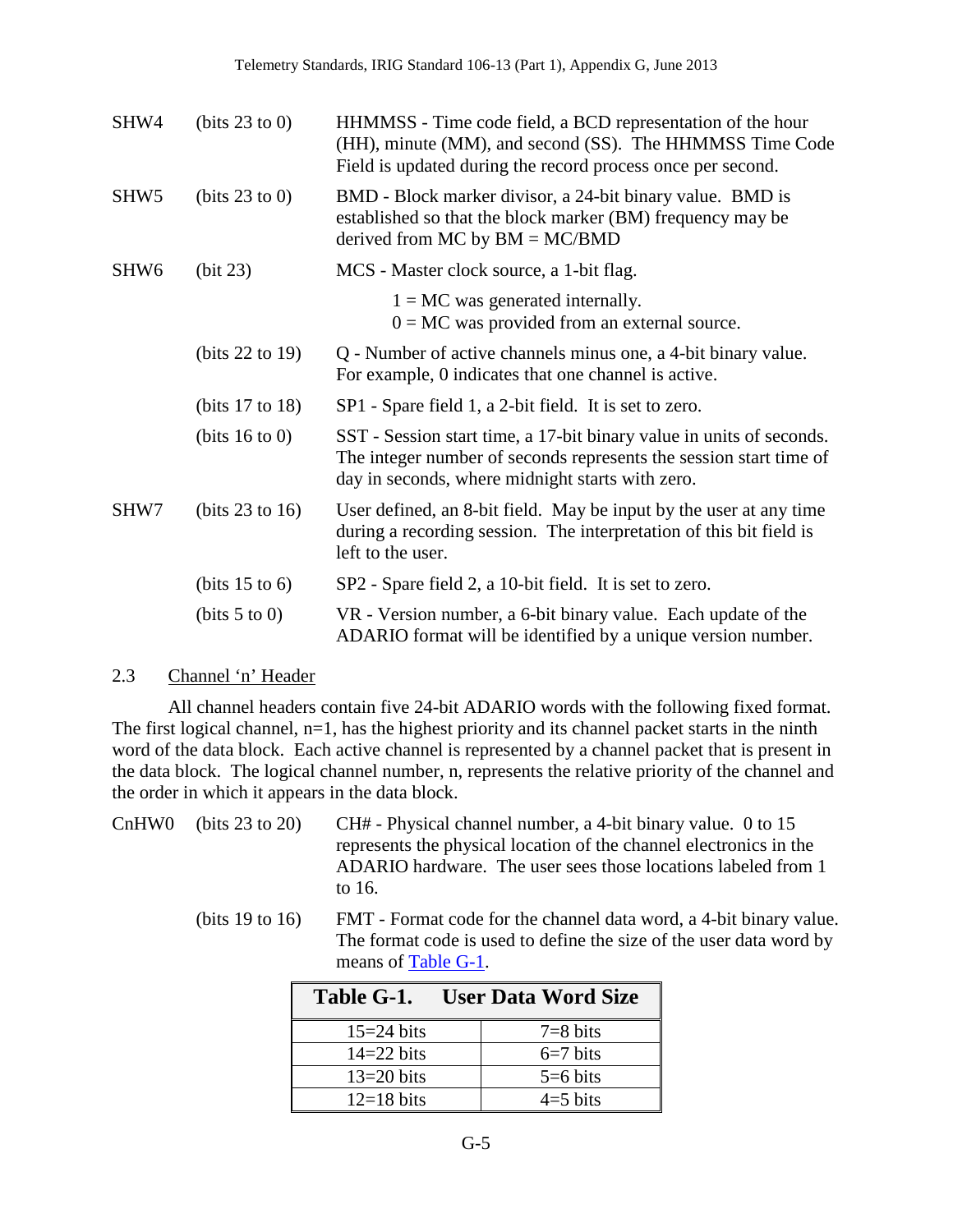| $11=16 \text{ bits}$ | $3=4$ bits |
|----------------------|------------|
| $10=14$ bits         | $2=3$ bits |
| $9=12$ bits          | $1=2$ bits |
| $8=10$ bits          | $0=1$ bit  |

|       | (bits $15$ to $5$ ) | WC - Word count, an 11-bit binary value. WC is the number of<br>full channel data words that should be in the nth channel packet.<br>WC may range from 0 to 2040. A WC greater than the number of<br>actual words in channel packet indicates a data rate overflow,<br>which would occur when a low-priority channel is not provided<br>sufficient space in the fixed length data block as a result of an<br>uncontrolled data rate in a higher priority channel. |
|-------|---------------------|-------------------------------------------------------------------------------------------------------------------------------------------------------------------------------------------------------------------------------------------------------------------------------------------------------------------------------------------------------------------------------------------------------------------------------------------------------------------|
|       | (bits 4 to 0)       | PWS - Partial word status, a 5-bit binary value. PWS is related to<br>the number of samples in the partial word and may range from 0 to<br>23. PWS shall be computed as follows:                                                                                                                                                                                                                                                                                  |
|       |                     | If the number of full samples in the partial word equals<br>zero, then $PWS = 0$ .<br>If the number of full samples in the partial word does not<br>equal zero, then $PWS =$ Round Up [Unused bits In<br>PW/Channel Sample Size].                                                                                                                                                                                                                                 |
| ChHW1 | (bit 23)            | IE - Channel clock source, a 1-bit flag.                                                                                                                                                                                                                                                                                                                                                                                                                          |
|       |                     | $1 =$ The channel clock was generated internally.<br>$0 =$ The channel clock was provided from an external<br>source.                                                                                                                                                                                                                                                                                                                                             |
|       | (bit 22)            | DA - Data type, a 1-bit flag.                                                                                                                                                                                                                                                                                                                                                                                                                                     |
|       |                     | $1 =$ The channel is operated as a digital channel.<br>$0 =$ The channel is operated as an analog channel.                                                                                                                                                                                                                                                                                                                                                        |
|       | (bit 21)            | ROVR - Rate overrun in previous block, a 1-bit flag.                                                                                                                                                                                                                                                                                                                                                                                                              |
|       |                     | $1 =$ The nth channel packet in the previous data block<br>experienced an overrun.<br>$0 =$ The nth channel packet in the previous data block did<br>not experience an overrun.                                                                                                                                                                                                                                                                                   |
|       | (bit 20)            | AOVR - Analog A/D overrange in current block a 1-bit flag.                                                                                                                                                                                                                                                                                                                                                                                                        |
|       |                     | $1 =$ The nth channel in the current data block experienced<br>an analog-to-digital conversion overrange condition.<br>$0 =$ The nth channel in the current data block did not<br>experience an analog-to-digital conversion overrange<br>condition.                                                                                                                                                                                                              |
|       | (bit 19)            | NSIB - No samples in current block, a 1-bit flag.                                                                                                                                                                                                                                                                                                                                                                                                                 |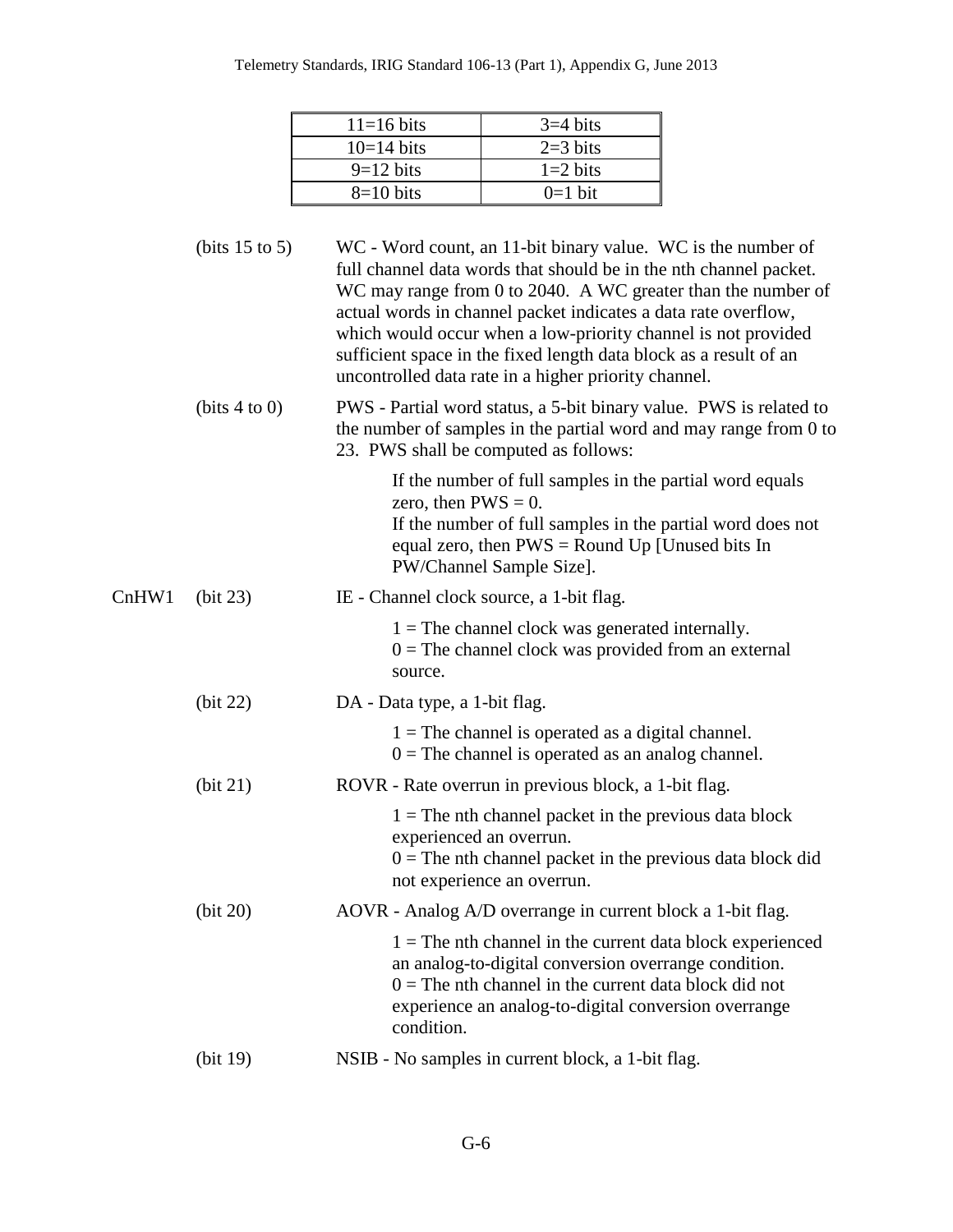|                  | $1 = TRUE$ , there are no samples for the nth channel in the<br>current block.<br>$0 =$ False, there are samples for the nth channel in the<br>current block.                                                                                                                                                                                                                                   |
|------------------|-------------------------------------------------------------------------------------------------------------------------------------------------------------------------------------------------------------------------------------------------------------------------------------------------------------------------------------------------------------------------------------------------|
| (bits $18$ to 0) | RATE - Channel sample rate indicator, 19-bit binary value. The<br>interpretation of the rate value depends on the condition of IE, the<br>channel clock source flag.                                                                                                                                                                                                                            |
|                  | If IE = 1, then the value of rate is carried by the 16 LSBs of<br>the rate field. Using rate, the frequency of the internal<br>channel clock can be found by internal sample clock $=$<br>$(MC/RATE) -1.$<br>IF IE = 0, then rate is a 19-bit binary value in units of 250<br>Hz, which equals the frequency of the external channel<br>clock as provided by the user at the time of the setup. |



The definitions that are marked with an asterisk apply to analog channels and to particular hardware implementations of ADARIO. For the purposes of this standard, these fields are not used.

| *CnWD2 (bits 23 to 16) | FB - Filter bandwidth (BW), an 8-bit binary value. The formula<br>for the BW of the anti-aliasing filter used in an analog channel<br>incorporates FB as BW = $(FB/2) \cdot 10^{3+FR}$                                                                                                                                                      |
|------------------------|---------------------------------------------------------------------------------------------------------------------------------------------------------------------------------------------------------------------------------------------------------------------------------------------------------------------------------------------|
| (bits $15$ to 0)       | TD - Time Delay to first sample, a 16-bit binary value. TD is a<br>measure of the time delay from the block marker, BM, to the first<br>sample arriving at the nth channel during the current data block<br>interval. TD is expressed as the number of master clock, MC,<br>periods minus one.                                              |
| *CnWD3 (bits 23 to 22) | FR - Filter Range, a 2-bit binary value. The formula for the BW of<br>the anti-aliasing filter used in an analog channel corporates FR as<br>$BW = (FB/2) \cdot 10^{3+FR}$                                                                                                                                                                  |
| (bits 21 to 17)        | ATTEN - Attenuation, a 5-bit binary value. ATTEN represents the<br>setting of the input attenuator (or gain) on the nth channel at the<br>time that the record was formed $0 = -15dB$ and $31 = +16dB$ with<br>intermediate settings expressed in one dB steps.                                                                             |
| (bit 16)               | DCAC - Analog signal coupling, a 1-bit flag.                                                                                                                                                                                                                                                                                                |
|                        | $1 =$ The channel is operated with dc coupling at the input.<br>$0 =$ The channel is operated with ac coupling at the input.                                                                                                                                                                                                                |
| (bits $15$ to 8)       | CHP - Channel parameter field, an 8-bit field. The interpretation<br>of the CHP field depends upon the card type with which it is<br>associated, as defined by the CHT field. Each card type<br>established by the CHT field, as part of its definition, shall specify<br>the form and interpretation of the CHP field. To date, four input |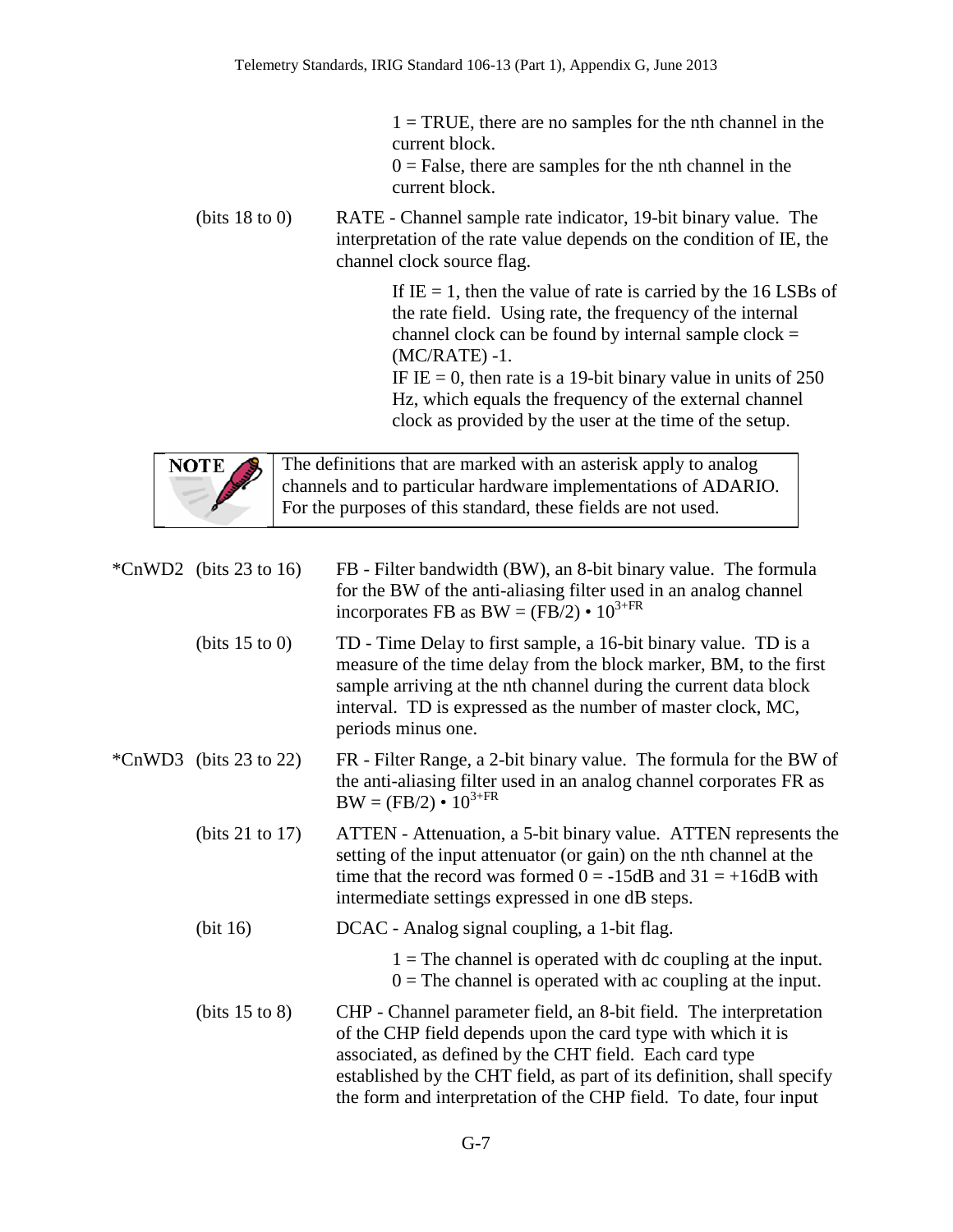| card types have been established. The CHP fields are defined as |  |
|-----------------------------------------------------------------|--|
| follows:                                                        |  |

| $*$ For CHT=0        |                                                                                                                                                                                                                                            |
|----------------------|--------------------------------------------------------------------------------------------------------------------------------------------------------------------------------------------------------------------------------------------|
| (bits $15$ to 8)     | remain undefined for the present analog single channel<br>implementation except that the present hardware implementation<br>expects an all zero field. Would be subject to future definition as<br>long as all the zero fill is set aside. |
| $*$ For CHT=1        |                                                                                                                                                                                                                                            |
| (bits $15$ to $8$ )  | remain unused for the present digital single channel<br>implementations except that the present hardware implementation<br>expects an all zero field. Would be subject to future definition as<br>long as the all zero fill is set aside.  |
| $*$ For CHT=2        |                                                                                                                                                                                                                                            |
| (bits $15$ to 8)     | remain unused for the present dual-purpose channel<br>implementations except that the present hardware implementation<br>expects an all zero field. Would be subject to future definition as<br>long as the all zero fill is set aside.    |
| For CHT=3            |                                                                                                                                                                                                                                            |
| (bits $15$ to $12$ ) | establish the number of subchannels that are multiplexed into the<br>multichannel data carried by the nth channel.                                                                                                                         |
| (bits $11$ to 8)     | identify the subchannel number of the first sample contained in the<br>nth channel packet of the data block.                                                                                                                               |
| (bits 7 to 6)        | SP3 - Spare field 3, a 2-bit field. It is set to zero.                                                                                                                                                                                     |
| (bits $5$ to 0)      | CHT - Channel type, a 6-bit field. Defines the type of channel<br>through which input data was acquired. Additional channel types<br>to be defined (TBD) by future users and developers.                                                   |
| *                    | CHT=0 Single channel analog input                                                                                                                                                                                                          |
| *                    | $CHT=1$ Single channel digital input                                                                                                                                                                                                       |
| *                    | CHT=2 Single channel, dual-purpose, analog or digital input                                                                                                                                                                                |
| *                    | CHT=3 Multichannel analog input capable of multiplexing up to<br>16 analog inputs                                                                                                                                                          |
| ∗                    | CHT=4 Single channel digital input, dual channel analog input<br>(stereo)                                                                                                                                                                  |
|                      | "L" channel on bits 15 to 8 of the sample word<br>"R" channel on bits 7 to 0 of the sample word                                                                                                                                            |
|                      | CHT=5 Single channel, triple-purpose, analog, digital, submux,<br>formatted input                                                                                                                                                          |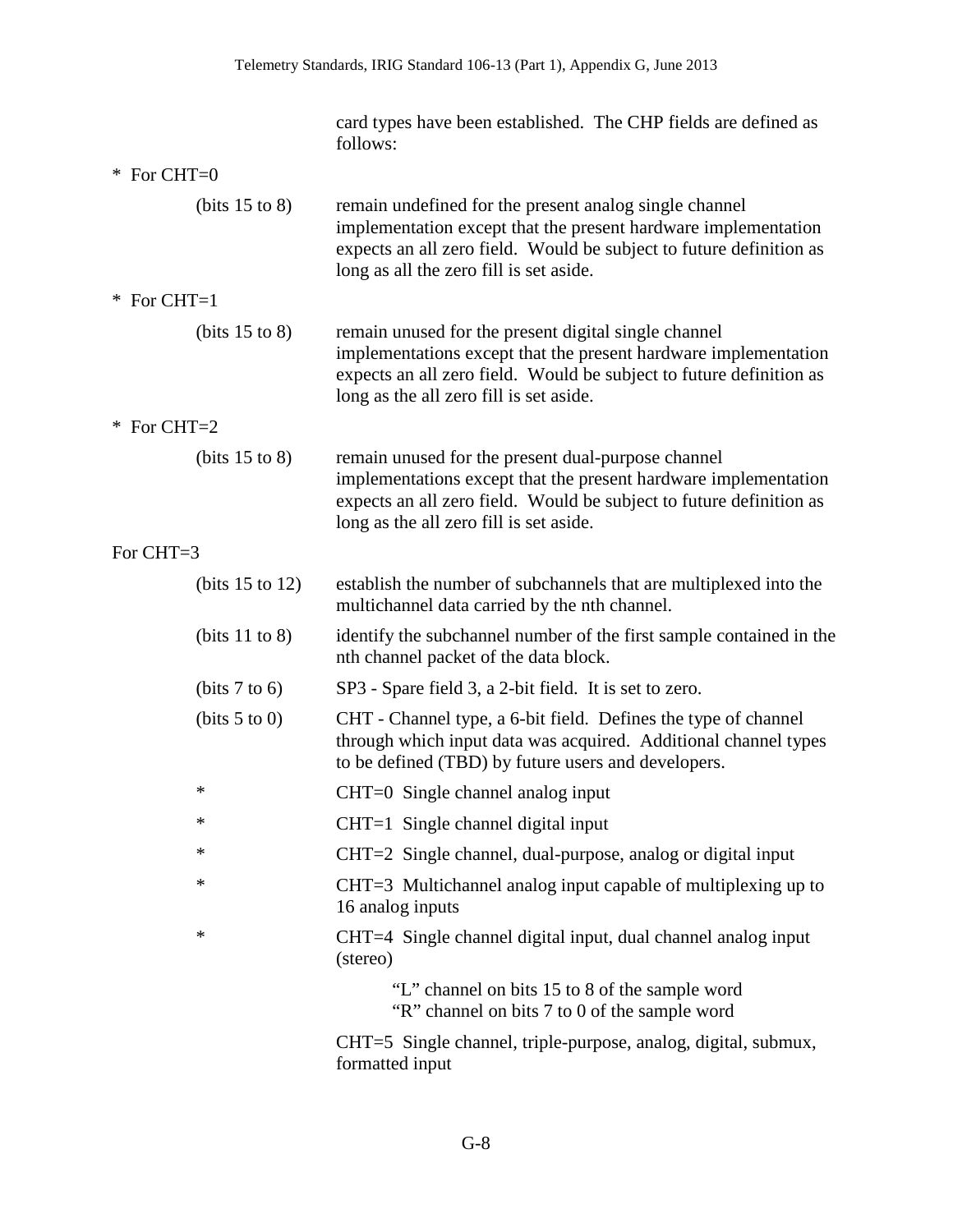| CnWD4 | (bits 23 to 0)   | PW - Partial word, A 24-bit field. PW contains the last samples of<br>the data block. The most significant bits of word contain the first<br>sample, followed by the next sample in the next most significant<br>bits. The number of samples in the PW is defined in the PWS<br>field. The unused bits are not intentionally set and so contain<br>random data. |
|-------|------------------|-----------------------------------------------------------------------------------------------------------------------------------------------------------------------------------------------------------------------------------------------------------------------------------------------------------------------------------------------------------------|
| Fill  | (bits $23$ to 0) | Fill - Fill Words consisting of all ones binary, used for fixed rate<br>aggregate. Fill words may be omitted when variable rate aggregate<br>can be accommodated resulting in variable length blocks of up to<br>2048, 24-bit words.                                                                                                                            |

#### <span id="page-12-0"></span>**3.0 Submux Data Format Field Definitions**

The details of the submux data format are shown in [Table G-2](#page-13-0) and [Table G-3](#page-14-0) and defined in Section [4.0.](#page-16-0) [Figure G-4](#page-15-0) shows a typical primary channel aggregate data content for fixed and variable rate channel. Submux data format is based on the sequential collection of the individual channel data blocks. Each channel data block is the sequential collection of presented input samples in a fixed period of time. This sequential collection results in a variable length, fixed rate, and channel data blocks. To accommodate fixed rate channels, fill is also defined. The aggregate data stream is composed of a block sync timing channel, followed by sequential channel data blocks, if enabled, followed by fill, if required, at fixed block rate.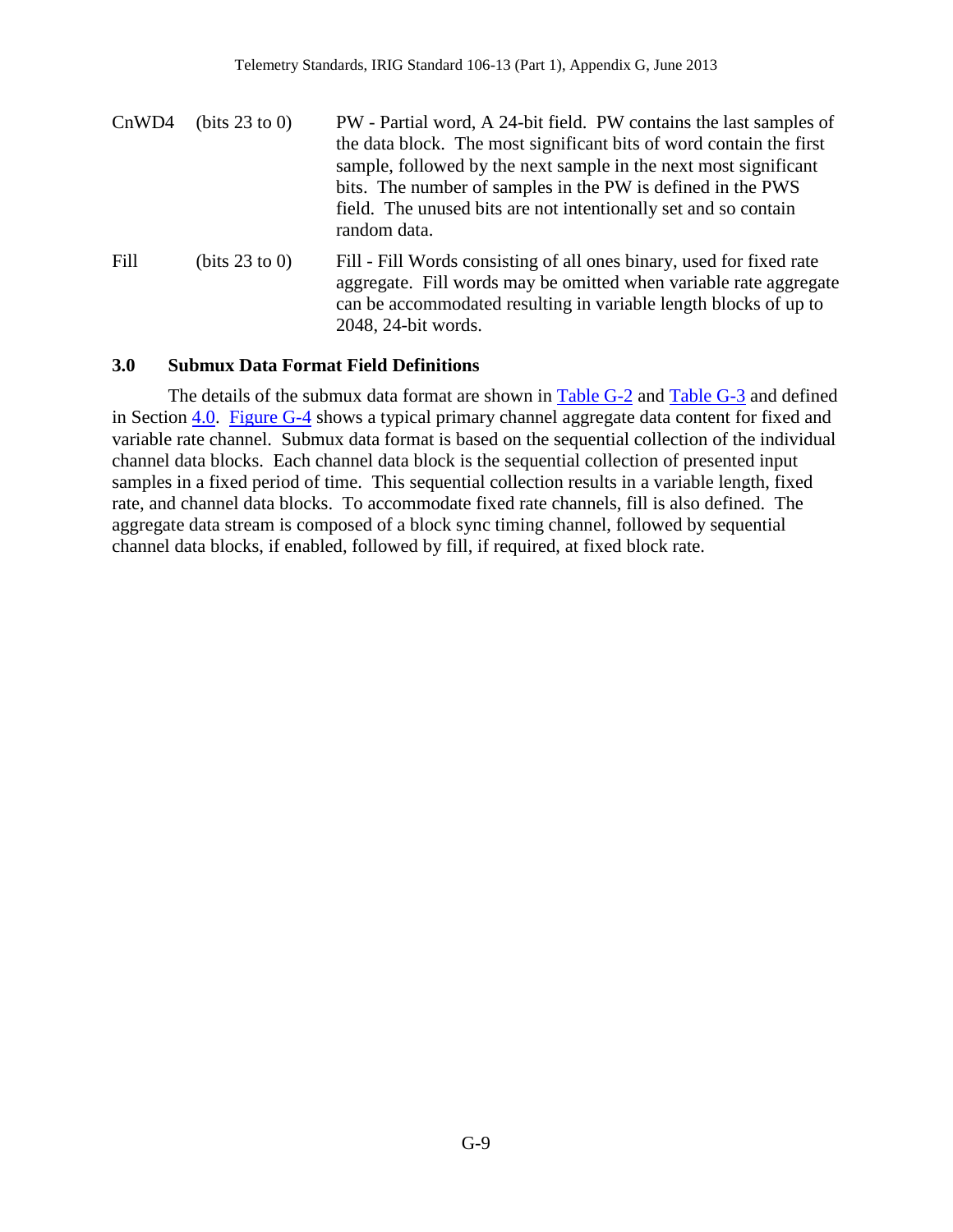<span id="page-13-0"></span>

|                 | Table G-2.<br><b>Submux Data Format</b> |                   |                 |                             |                 |                 |                                                                              |            |                               |                               |                 |                                 |                 |                 |                 |                 |
|-----------------|-----------------------------------------|-------------------|-----------------|-----------------------------|-----------------|-----------------|------------------------------------------------------------------------------|------------|-------------------------------|-------------------------------|-----------------|---------------------------------|-----------------|-----------------|-----------------|-----------------|
|                 | <b>General Form</b>                     |                   |                 |                             |                 |                 |                                                                              |            |                               |                               |                 |                                 |                 |                 |                 |                 |
|                 | 15                                      | 14                | 13              | 12                          | 11              | 10              | 9                                                                            | 8          |                               | 6                             | 5               | 4                               | 3               | $\overline{2}$  |                 | $\overline{0}$  |
| HW1             | <b>CHN ID</b>                           |                   |                 |                             |                 | <b>CHT</b>      |                                                                              |            | <b>FMT</b>                    |                               |                 |                                 | ST <sub>1</sub> | ST <sub>2</sub> | ST <sub>3</sub> | ST <sub>4</sub> |
| HW <sub>2</sub> |                                         |                   |                 |                             |                 |                 |                                                                              |            |                               |                               |                 |                                 |                 |                 |                 |                 |
| HW3             | $\overline{E}$                          |                   |                 | Time Delay or Sample Period |                 |                 |                                                                              |            |                               |                               |                 |                                 |                 |                 |                 |                 |
|                 |                                         |                   |                 |                             |                 |                 |                                                                              | Frame Sync |                               |                               |                 |                                 |                 |                 |                 |                 |
| HW1             | $CHN ID = 1F$                           |                   |                 |                             |                 | $CHT = 0$       |                                                                              |            |                               |                               |                 | Sync $1 = F8C7$ hex (full word) |                 |                 |                 |                 |
| HW <sub>2</sub> | Sync $2 = BFIE$ hex                     |                   |                 |                             |                 |                 |                                                                              |            |                               |                               |                 |                                 |                 |                 |                 |                 |
| HW3             | <b>BRC</b>                              |                   |                 | Fill                        |                 |                 |                                                                              |            |                               |                               |                 |                                 | <b>AOE</b>      | PCRE ST3        |                 | ST <sub>4</sub> |
|                 | Time Tag                                |                   |                 |                             |                 |                 |                                                                              |            |                               |                               |                 |                                 |                 |                 |                 |                 |
| HW1             | CHN ID = $0$ to 30                      |                   |                 |                             |                 | $CHT = 0$       |                                                                              |            |                               | <b>MSB</b> Days (BCD)         |                 |                                 |                 |                 |                 |                 |
| HW <sub>2</sub> | Days LSB                                |                   |                 | Hours (BCD) LSB             |                 |                 |                                                                              |            |                               | Minutes (BCD) LSB             |                 |                                 |                 |                 |                 |                 |
| HW3             | Seconds (BCD) LSB                       |                   |                 |                             |                 |                 |                                                                              |            |                               | <b>Fractional Seconds LSB</b> |                 |                                 |                 |                 |                 |                 |
|                 | <b>Annotation Text</b>                  |                   |                 |                             |                 |                 |                                                                              |            |                               |                               |                 |                                 |                 |                 |                 |                 |
| HW1             | CHN ID = 0 to 30                        |                   |                 |                             |                 | $CHT = 1$       |                                                                              |            | $FMT = 7$                     |                               |                 |                                 | N <sub>C</sub>  | <b>OVR</b>      | PE              | <b>OE</b>       |
| HW <sub>2</sub> | Bit_Count                               |                   |                 |                             |                 |                 |                                                                              |            |                               |                               |                 |                                 |                 |                 |                 |                 |
| HW3             | <b>Block Count</b>                      |                   |                 |                             |                 |                 |                                                                              |            |                               |                               |                 |                                 |                 |                 |                 |                 |
| DW1             | <b>MSB</b>                              |                   |                 | $1st$ Character             |                 |                 |                                                                              | <b>LSB</b> | <b>MSB</b>                    |                               |                 | $2^{nd}$                        | Character       |                 |                 | <b>LSB</b>      |
|                 |                                         |                   |                 |                             |                 |                 |                                                                              |            |                               |                               |                 |                                 |                 |                 |                 |                 |
| <b>DWn</b>      | <b>MSB</b>                              |                   |                 | <b>Last Character</b>       |                 |                 |                                                                              | <b>LSB</b> |                               | Undefined if not last         |                 |                                 |                 |                 |                 |                 |
|                 |                                         |                   |                 |                             |                 |                 | Digital Serial External Clock                                                |            |                               |                               |                 |                                 |                 |                 |                 |                 |
|                 |                                         |                   |                 |                             |                 |                 |                                                                              |            | Digital Serial External Clock |                               |                 |                                 |                 |                 |                 |                 |
| HW1             | $CHT = 2$<br>CHN ID = 0 to 30           |                   |                 |                             |                 |                 | $FMT = 0$<br>ST <sub>3</sub><br>ST <sub>4</sub><br><b>NSIB</b><br><b>OVR</b> |            |                               |                               |                 |                                 |                 |                 |                 |                 |
|                 |                                         |                   |                 |                             |                 | Bit Count = $L$ |                                                                              |            |                               |                               |                 |                                 |                 |                 |                 |                 |
| HW <sub>2</sub> |                                         |                   |                 |                             |                 |                 |                                                                              |            |                               |                               |                 |                                 |                 |                 |                 |                 |
| HW3             | $I/E=0$                                 | <b>Time Delay</b> |                 |                             |                 |                 |                                                                              |            |                               |                               |                 |                                 |                 |                 |                 |                 |
| DW1             | DS <sub>1</sub>                         | DS <sub>2</sub>   | DS <sub>3</sub> | DS <sub>4</sub>             | DS <sub>5</sub> | DS <sub>6</sub> | DS <sub>7</sub>                                                              | $DS_8$     | DS <sub>9</sub>               | DS <sub>1</sub>               | DS <sub>1</sub> | DS <sub>1</sub>                 | DS <sub>1</sub> | DS <sub>1</sub> | DS <sub>1</sub> | DS <sub>1</sub> |
|                 |                                         |                   |                 |                             |                 |                 |                                                                              |            |                               |                               |                 |                                 |                 |                 |                 |                 |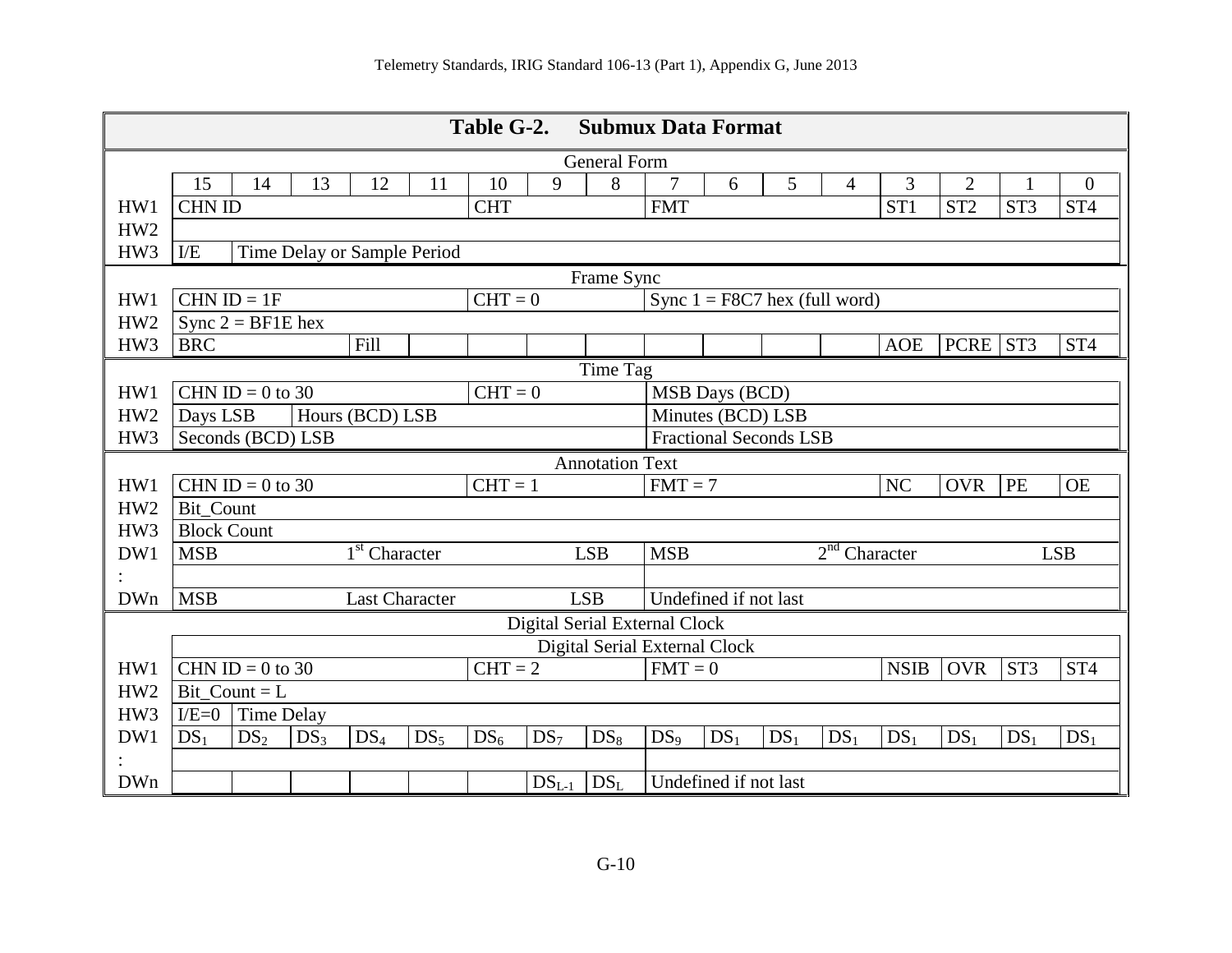<span id="page-14-0"></span>

|                 | Table G-3.<br><b>Submux Data Format (Continuation)</b> |                              |                 |                              |                            |                      |                 |                         |                                        |                                      |                 |                 |                  |                 |                 |                  |
|-----------------|--------------------------------------------------------|------------------------------|-----------------|------------------------------|----------------------------|----------------------|-----------------|-------------------------|----------------------------------------|--------------------------------------|-----------------|-----------------|------------------|-----------------|-----------------|------------------|
|                 | <b>Digital Serial Internal Clock</b>                   |                              |                 |                              |                            |                      |                 |                         |                                        |                                      |                 |                 |                  |                 |                 |                  |
|                 | 15                                                     | 14                           | 13              | 12                           | 11                         | 10                   | 9               | $\overline{8}$          | $\overline{7}$                         | 6                                    | 5               | $\overline{4}$  | 3                | $\mathfrak{2}$  |                 | $\theta$         |
| HW1             |                                                        | CHN ID = $0$ to 30           |                 |                              |                            | $CHT = 2$            |                 |                         | $FMT = 0$                              |                                      |                 |                 | $\overline{0}$   | $\overline{0}$  | ST <sub>3</sub> | ST <sub>4</sub>  |
| HW <sub>2</sub> |                                                        | $BIT$ <sub>_</sub> COUNT = L |                 |                              |                            |                      |                 |                         |                                        |                                      |                 |                 |                  |                 |                 |                  |
| HW3             | $I/E=1$                                                |                              |                 |                              |                            |                      |                 |                         | <b>SAMPLE PERIOD</b>                   |                                      |                 |                 |                  |                 |                 |                  |
| DW1             | DS <sub>1</sub>                                        | DS <sub>2</sub>              | DS <sub>3</sub> | DS <sub>4</sub>              | $DS_5$                     | DS <sub>6</sub>      | DS <sub>7</sub> | $DS_8$                  | CS <sub>1</sub>                        | CS <sub>2</sub>                      | CS <sub>3</sub> | CS <sub>4</sub> | CS <sub>5</sub>  | CS <sub>6</sub> | CS <sub>7</sub> | CS <sub>8</sub>  |
| <b>DWn</b>      | $DSL-7$                                                | $DSL-6$                      | $DSL-5$         | $DSL-4$                      | $DSL-3$                    | $DSL-2$              | $DSL-1$         | DS <sub>L</sub>         | $CS_{L-7}$                             | $CSL-6$                              | $CS_{L-5}$      | $CSL-4$         | $CSL-3$          | $CSL-2$         | $CSL-1$         | CS <sub>L</sub>  |
|                 |                                                        |                              |                 |                              |                            |                      |                 |                         | <b>Digital Parallel External Clock</b> |                                      |                 |                 |                  |                 |                 |                  |
|                 | 15                                                     | 14                           | 13              | 12                           | 11                         | 10                   | 9               | 8                       |                                        | 6                                    | 5               | $\overline{4}$  | $\overline{3}$   | $\overline{2}$  |                 | $\boldsymbol{0}$ |
| HW1             |                                                        | CHN ID = $0$ to 30           |                 |                              |                            | $CHT = 3$            |                 |                         |                                        | $\overline{FMT}$ =0 to 15 (shown =6) |                 |                 | <b>NSIB</b>      | <b>OVR</b>      | ST <sub>3</sub> | ST <sub>4</sub>  |
| HW <sub>2</sub> |                                                        | $BIT$ COUNT = L              |                 |                              |                            |                      |                 |                         |                                        |                                      |                 |                 |                  |                 |                 |                  |
| HW3             |                                                        | $E=0$ TIME DELAY             |                 |                              |                            |                      |                 |                         |                                        |                                      |                 |                 |                  |                 |                 |                  |
| DW1             | <b>MSB</b>                                             |                              |                 | l st<br>sample               |                            |                      |                 | <b>MSB</b>              |                                        |                                      | $2nd$ sample    |                 |                  |                 | 3rd sample      |                  |
| <b>DWn</b>      |                                                        | <b>MSB</b>                   |                 | Last sample                  |                            | LSB=bit L            |                 |                         |                                        | <b>UNDEFINED</b> if not last         |                 |                 |                  |                 |                 |                  |
|                 |                                                        |                              |                 |                              |                            |                      |                 | <b>Analog Wide Band</b> |                                        |                                      |                 |                 |                  |                 |                 |                  |
|                 | 15                                                     | 14                           | 13              | 12                           | 11                         | 10                   | 9               | 8                       |                                        | 6                                    | 5               | 4               | 3                | $\overline{2}$  |                 | $\overline{0}$   |
| HW1             |                                                        | CHN ID = 0 to 30             |                 |                              |                            | $CHT = 4$            |                 |                         |                                        | FMT=0 to 15 (shown =7)               |                 |                 | <b>AOR</b>       | ST <sub>2</sub> | ST <sub>3</sub> | ST <sub>4</sub>  |
| HW <sub>2</sub> |                                                        | $BIT$ <sub>_</sub> COUNT = L |                 |                              |                            |                      |                 |                         |                                        |                                      |                 |                 |                  |                 |                 |                  |
| HW3<br>DW1      | $I/E=1$<br><b>MSB</b>                                  |                              |                 | $\sqrt{\frac{st}{s}}$ sample |                            | <b>SAMPLE PERIOD</b> |                 |                         | <b>MSB</b>                             |                                      |                 | $2nd$ sample    |                  |                 |                 |                  |
| <b>DWn</b>      | <b>MSB</b>                                             |                              |                 | <b>Last SAMPLE</b>           |                            | LSB=bit L            |                 |                         |                                        | <b>UNDEFINED</b> if not last         |                 |                 |                  |                 |                 |                  |
|                 |                                                        |                              |                 |                              |                            |                      |                 |                         | <b>Analog Stereo Left and Right</b>    |                                      |                 |                 |                  |                 |                 |                  |
|                 | 15                                                     | 14                           | 13              | 12                           | 11                         | 10                   | 9               | 8                       |                                        | 6                                    | 5               | $\overline{4}$  | 3                | $\overline{2}$  |                 | $\overline{0}$   |
| HW1             |                                                        | CHN ID = 0 to 30             |                 |                              |                            | $CHT = 5$            |                 |                         |                                        | FMT=0 to 15 (shown =7)               |                 |                 | <b>LAOR</b>      | <b>RAOR</b>     | ST <sub>3</sub> | ST4              |
| HW <sub>2</sub> |                                                        | $BIT$ COUNT = L              |                 |                              |                            |                      |                 |                         |                                        |                                      |                 |                 |                  |                 |                 |                  |
| HW3             | $E=1$                                                  | <b>ENL</b>                   | <b>ENR</b>      |                              |                            | <b>SAMPLE PERIOD</b> |                 |                         |                                        |                                      |                 |                 |                  |                 |                 |                  |
| DW1             | <b>MSB</b>                                             |                              |                 |                              | $1^{\text{st}}$ sample "L" |                      |                 |                         | <b>MSB</b>                             |                                      |                 |                 | $1st$ sample "R" |                 |                 |                  |
| <b>DWn</b>      | <b>MSB</b>                                             |                              |                 | Last sample                  |                            |                      |                 |                         |                                        | <b>UNDEFINED</b> if not last         |                 |                 |                  |                 |                 |                  |
|                 |                                                        |                              |                 |                              |                            |                      |                 | Fill                    |                                        |                                      |                 |                 |                  |                 |                 |                  |
| <b>FW</b>       |                                                        | Fill Word = FFFF hex         |                 |                              |                            |                      |                 |                         |                                        |                                      |                 |                 |                  |                 |                 |                  |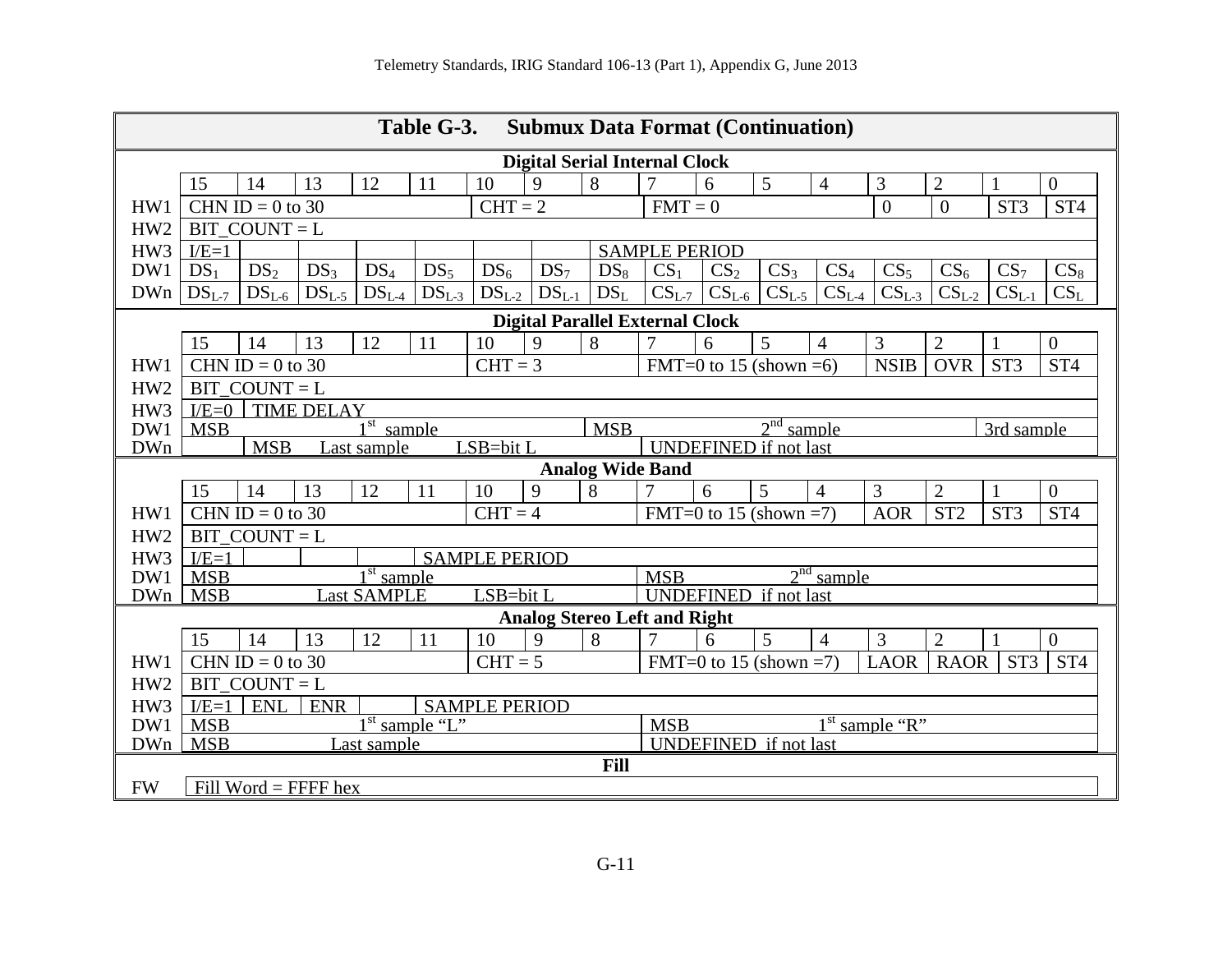| Fixed Rate Channel |               | Variable Rate Channel |               |
|--------------------|---------------|-----------------------|---------------|
| Frame 1            | <b>Block</b>  | Frame 1               | <b>Block</b>  |
|                    | Sync          |                       | Sync          |
|                    | CHN#0         |                       | CHN#0         |
|                    |               |                       |               |
|                    |               |                       |               |
|                    | CHN#1         |                       | CHN#1         |
|                    |               |                       |               |
|                    | CHN#3         |                       | CHN $#3$      |
|                    |               |                       |               |
|                    | <b>CHN#17</b> |                       | CHN#17        |
|                    |               |                       |               |
|                    |               |                       |               |
|                    | <b>CHN#18</b> |                       | <b>CHN#18</b> |
|                    |               |                       |               |
|                    |               |                       |               |
|                    | <b>FILL</b>   |                       |               |
| Frame 2            | <b>Block</b>  | Frame 2               | <b>Block</b>  |
|                    | Sync          |                       | Sync          |
|                    | $CHN \#0$     |                       | $CHN \#0$     |
|                    |               |                       |               |
|                    | CHN#1         |                       | CHN#1         |
|                    |               |                       |               |
|                    |               |                       |               |
|                    | CHN#3         |                       | CHN#3         |
|                    |               |                       |               |
|                    | <b>CHN#17</b> |                       | <b>CHN#17</b> |
|                    |               |                       |               |
|                    |               |                       |               |
|                    | <b>CHN#18</b> |                       | CHN#18        |
|                    |               |                       |               |
|                    | ${\rm FILL}$  |                       |               |
|                    |               |                       |               |

Figure G-4. Submux Aggregate Format

<span id="page-15-0"></span>The channel data blocks are the sequential collection of input samples bit packed into sequential 16-bit words over the block period of time. The data block is preceded by a threeword header that identifies the source (channel ID) of data, channel type of processing, packing format in the data block, bit count length of the valid data, and the time delay between the first sample and the block period. If data were internally sampled, the sample period is defined with the first sample being coincident with the start of block period. Channel type is used to define specific types of channels that provide timing, annotation, and synchronization functions that may be required by the specific primary channel or may be redundant and not required. Specific implementation of the required channels may provide only the required channels with specific implementation constraints that limit the aggregate rate or the range of any specific field.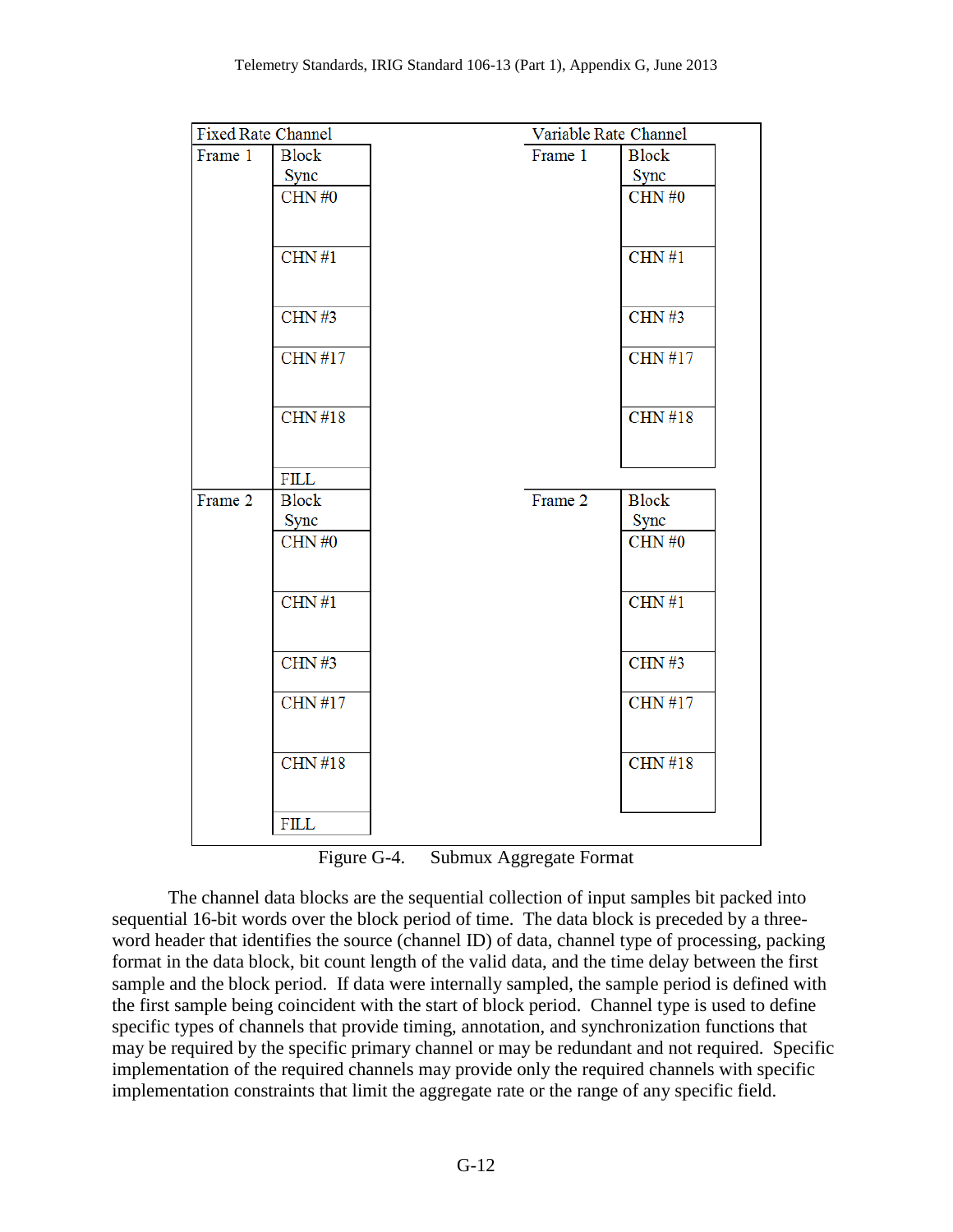The submux format is based on a 16-megahertz (MHz) clock defining all timing. The derived clock is the 16-MHz clock divided in binary steps as defined by  $2^{BR\check{C}}$  that defines all timing and internal sampling. Block period is 20,160 derived clock periods which limits the submux aggregate to 256 megabits per second (Mbps), limits the maximum block rate to 793.65 blocks per second, and in conjunction with a 16-bit bit count field, limits the subchannel maximum data rate to 52 Mbps.

## <span id="page-16-0"></span>**4.0 SubMux Data Format Field Definitions Summary**

### <span id="page-16-1"></span>4.1 Frame length

Frame length is variable or fixed with fill. Minimum is 3-word block sync plus one channel block, maximum is 20,160x16-bit words.

## <span id="page-16-2"></span>4.2 Block length

This field is variable from 3x16-bit words to 4099x16-bit words per channel data block. The length is specified by CHT>0 and integer of (Bit\_Count+15/16) and may be limited by implementation.

## <span id="page-16-3"></span>4.3 Block sync

This is defined by Channel ID = 31, 3-word block, 2-word sync. The channel defines a period of 20,160 derived clocks.

### <span id="page-16-4"></span>4.4 General form

All channel data blocks contain this information in the 3-word header.

| HW1 | (bits $15$ to $11$ ) | CHN ID - Channel ID number. From 0 to 30 represents normal<br>channel of any type. CHN ID = 31 reserved for Block Sync.                                                                                                                                                                                                                                                                       |  |  |  |  |  |  |
|-----|----------------------|-----------------------------------------------------------------------------------------------------------------------------------------------------------------------------------------------------------------------------------------------------------------------------------------------------------------------------------------------------------------------------------------------|--|--|--|--|--|--|
|     | (bits $10$ to $8$ )  | $CHT$ - Channel type. From 0 to 7 defines type of processing<br>performed on the data and the format of header word fields.                                                                                                                                                                                                                                                                   |  |  |  |  |  |  |
|     |                      | $CHT = 0$ Timing channel, block sync or time tag, 3-word<br>only<br>$CHT = 1$ Annotation text or block count, variable length<br>$CHT = 2$ Digital serial external or internal clock, variable<br>$CHT = 3$ Digital parallel external clock, variable<br>$CHT = 4$ Analog wide band, variable<br>$CHT = 5$ Analog stereo, variable<br>$CHT = 6$ TBD by future implementation<br>$CHT = 7$ TBD |  |  |  |  |  |  |
|     | Variable length      | General form with variable data block length                                                                                                                                                                                                                                                                                                                                                  |  |  |  |  |  |  |
| HW1 | (bits $15$ to $11$ ) | CHN ID - Channel ID number. From 0 to 30 represents normal<br>channel of any type.                                                                                                                                                                                                                                                                                                            |  |  |  |  |  |  |
|     | (bits $10$ to $8$ )  | CHT - Channel type. From 1 to 7 defines type of processing<br>performed on the data and the format of header word fields.                                                                                                                                                                                                                                                                     |  |  |  |  |  |  |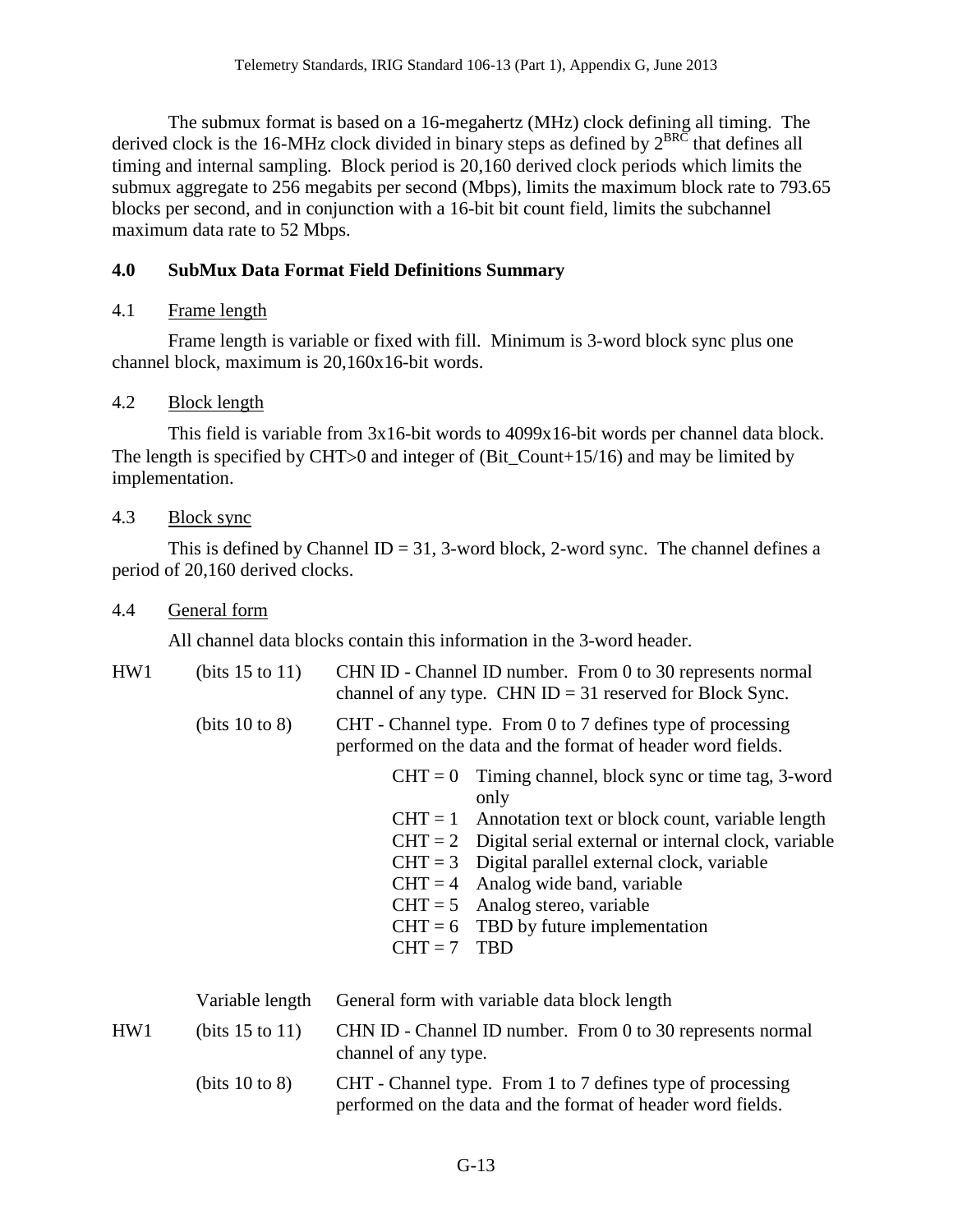|                 | (bits $7$ to $4$ ) | FMT - Format, defines the number of bits minus one in each<br>sample. Data block sample size (bits) = $(FMT+1)$ . Range 0 to 15,<br>binary format.                                                                                                                           |
|-----------------|--------------------|------------------------------------------------------------------------------------------------------------------------------------------------------------------------------------------------------------------------------------------------------------------------------|
|                 | (bits 3 to 0)      | ST1 to ST4, status bits, define dynamic conditions within this<br>block period such as over range.                                                                                                                                                                           |
| HW2             | (bits $15$ to 0)   | Bit Count defines the number of valid data bits in the data block<br>starting with the most significant bit of the first data word DW1.<br>Variable word length of the data block is the Integer of<br>$\{(\text{Bit\_Count} + 15)/16\}$ . Range 0 to 65,535, binary format. |
| HW <sub>3</sub> | (bit 15)           | I/E - Internal/external clock                                                                                                                                                                                                                                                |
|                 | (bits $15$ to 0)   | Depends on CHT field, defines block count, time delay, or sample<br>period.                                                                                                                                                                                                  |

## <span id="page-17-0"></span>4.5 Block Sync

The following defines the start of channel data blocks and start of block period that lasts for 20,160 derived clocks.

| HW1             | (bits $15$ to 0)     | SYNC $1 = F8C7$ hex, defines the first sync word.                                                                                                                                             |
|-----------------|----------------------|-----------------------------------------------------------------------------------------------------------------------------------------------------------------------------------------------|
| HW <sub>2</sub> | (bits $15$ to 0)     | SYNC $2 = BFIE$ hex, defines the second sync word.                                                                                                                                            |
| HW <sub>3</sub> | (bits $15$ to $13$ ) | BRC - Block rate clock, defines the binary divisor for the 16 MHz<br>system clock. Derived CLK = 16 MHz / $2^{BRC}$ MHz. Block rate =<br>Derived CLK / 20,160 Hz. Period = $1$ / Derived CLK. |
|                 | (bit 12)             | FILL - indicates if the primary channel requires fill for constant<br>rate.                                                                                                                   |
|                 | (bits $11$ to 4)     | <b>TBD</b>                                                                                                                                                                                    |
|                 | (bit 3)              | AOE - Aggregate overrun error if set indicates that the aggregate<br>of the enabled channels exceeds the submux aggregate (data<br>truncated to 20,160 words between sync).                   |
|                 | (bit 2)              | PCRE - Primary channel rate error if set indicates that primary<br>channel is unable to maintain the aggregate rate of the submux.<br>Excess blocks are truncated.                            |
|                 | (bits 1 to 0)        | ST3, ST4, Status reserved.                                                                                                                                                                    |
|                 |                      |                                                                                                                                                                                               |

<span id="page-17-1"></span>4.6 Time Tag

The following defines the time tag channel for time stamping the frame.

| HW1 | (bits $15$ to $11$ ) | CHN ID - Channel ID number. From 0 to 30 represents normal<br>channel.                 |
|-----|----------------------|----------------------------------------------------------------------------------------|
|     | (bits $10$ to $8$ )  | $CHT = 0$ , Channel Type = 0, Time Tag IRIG Time code<br>processing and 3-word format. |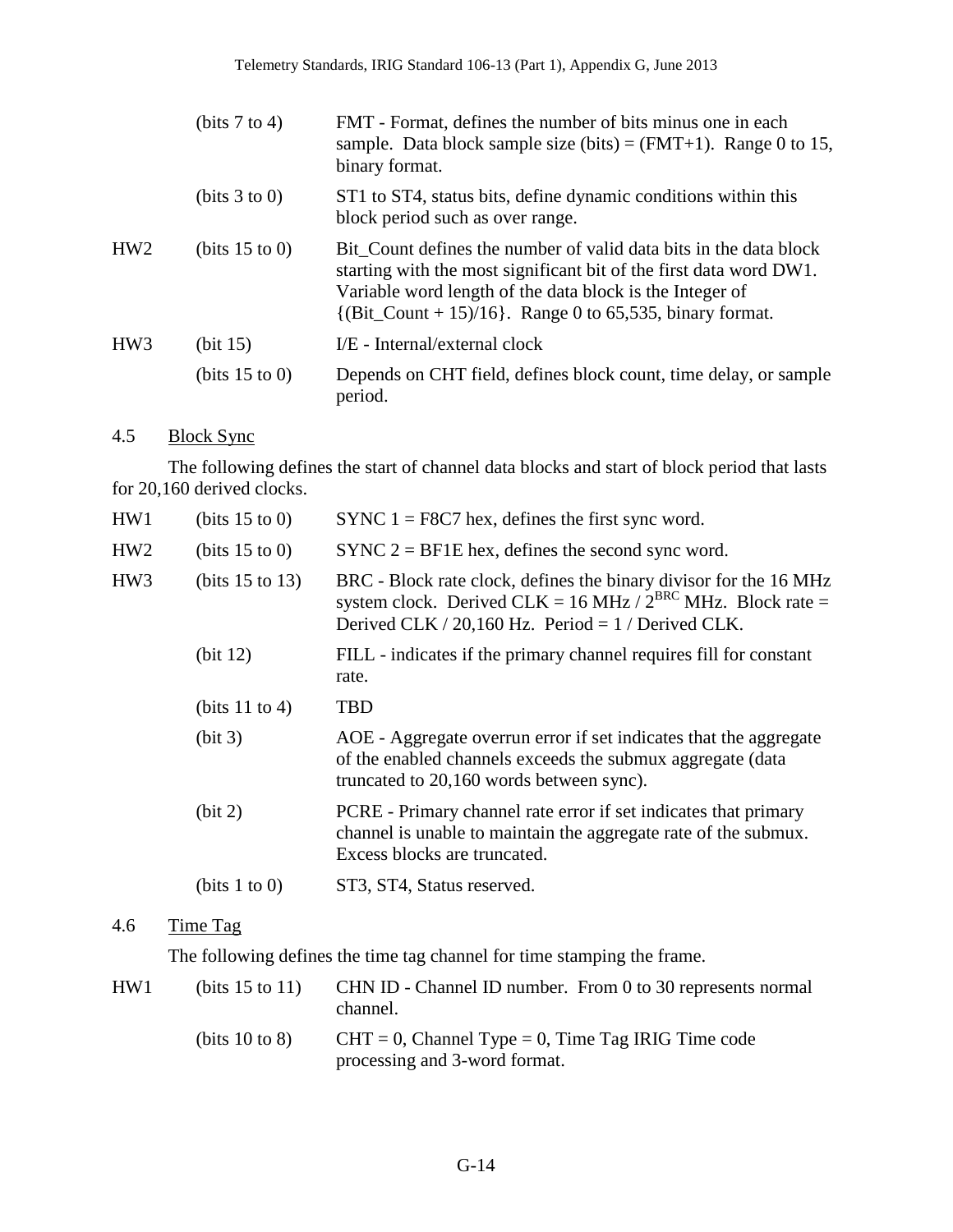| <b>HW</b> | (bits 7 to 0)        | DAYS - Most significant 8 bits of Time Code Days field. BCD<br>format.         |
|-----------|----------------------|--------------------------------------------------------------------------------|
|           | (bits $15$ to $14$ ) | DAYS - Least significant 2 bits of Time Code Days field. BCD<br>format.        |
|           | (bits $13$ to 8)     | HOURS - Time code hours, 6-bit field. BCD format.                              |
| <b>HW</b> | (bits 7 to 0)        | MINUTES - Time code minutes, 7-bit field. BCD format.                          |
|           | (bits $15$ to 8)     | SECONDS - Time code seconds, 7-bit field. BCD format.                          |
|           | (bits 7 to 0)        | FRACTIONAL SECONDS - Time code fractional seconds, 8-bit<br>field. BCD format. |

## <span id="page-18-0"></span>4.7 Annotation Text

The following defines block count and annotation text that pertains to the subchannels at this time.

<span id="page-18-1"></span>

| HW1       | (bits $15$ to $11$ )          | CHN ID - Channel ID number. From 0 to 30 represents normal<br>channel.                                                                                                                                                                                |
|-----------|-------------------------------|-------------------------------------------------------------------------------------------------------------------------------------------------------------------------------------------------------------------------------------------------------|
|           | (bits 10 to 8)                | $CHT = 1$ , Channel Type = 1, Block Count and Annotation Text if<br>any.                                                                                                                                                                              |
|           | (bits 7 to 4)                 | $FMT = 7$ , Format = 7, defines 8 bit ASCII character in text.                                                                                                                                                                                        |
|           | (bit 3)                       | $NC$ - No Characters (Bit_Count = 0) Block count only.                                                                                                                                                                                                |
|           | (bits 2 to 0)                 | OVR, PE, OE - Overrun Parity and async framing error.                                                                                                                                                                                                 |
| HW        | (bits $15$ to 0)              | Bit Count defines the number of valid data bits in the data block<br>starting with the MSB of the first data word DW1. Variable word<br>length of the data block is the Integer of $\{ (Bit\_Count + 15)/16 \}.$<br>Range 0 to 65,535, binary format. |
| <b>HW</b> | (bits $15$ to 0)              | Block_Count sequential block numbering with rollover at<br>maximum. Range 0 to 65,535, binary format.                                                                                                                                                 |
| DW1       | (bits $15$ to 8)              | 1st character - first text character.                                                                                                                                                                                                                 |
| <b>DW</b> | (bits 8 or 0)                 | Last character - LSB is defined by the bit count.                                                                                                                                                                                                     |
| 4.8       | Digital Serial External Clock |                                                                                                                                                                                                                                                       |
|           |                               | Defines digital serial data such as PCM externally clocked.                                                                                                                                                                                           |
| HW1       | (bits $15$ to $11$ )          | CHN ID - Channel ID number. From 0 to 30 represents normal<br>channel.                                                                                                                                                                                |
|           | (bits 10 to 8)                | $CHT = 2$ , Channel Type = 2, digital serial or data and clock over<br>sampled data.                                                                                                                                                                  |
|           | (bits 7 to 4)                 | $FMT = 0$ Format = 0, defines 1-bit data samples.                                                                                                                                                                                                     |
|           | (bit 3)                       | NSIB - No Samples In Block (Bit_Count=0) header only.                                                                                                                                                                                                 |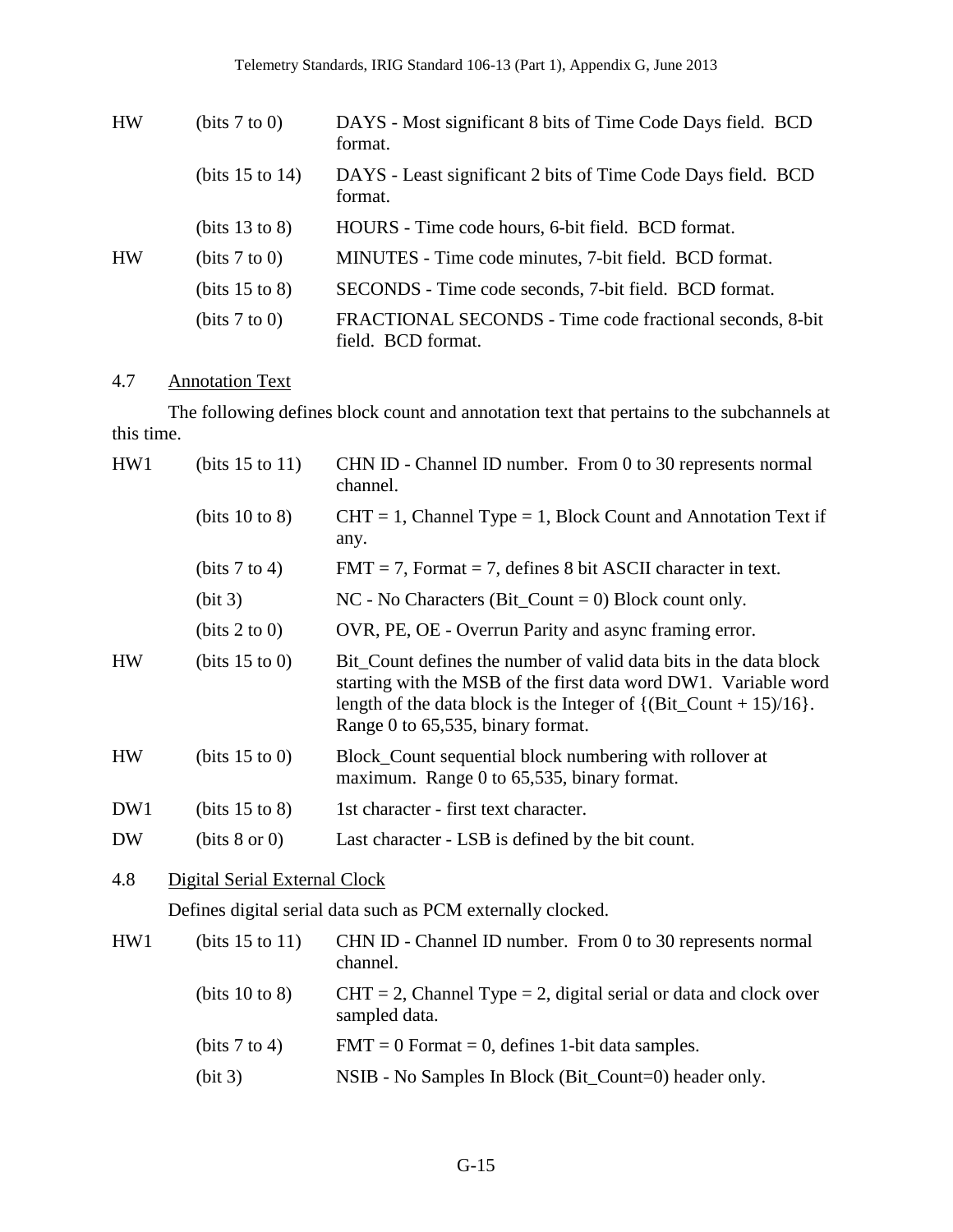|           | (bit 2)          | OVR - Overrun indicates that input is clocking at faster than<br>specified rate. Data is truncated at specified bit rate (Bit Count per<br>Block).                                                                                                                                                             |
|-----------|------------------|----------------------------------------------------------------------------------------------------------------------------------------------------------------------------------------------------------------------------------------------------------------------------------------------------------------|
| <b>HW</b> | (bits $15$ to 0) | Bit_Count - Defines the number of valid data bits in the data block<br>starting with the most significant bit of the first data word DW1.<br>Variable word length of the data block is the Integer of<br>$\{(\text{Bit\_Count} + 15)/16\}$ . Range 0 to 65,535, binary format.<br>Limited by set maximum rate. |
| <b>HW</b> | (bit 15)         | $I/E = 0$ - Internal/external clock flag indicates that external<br>clocking was used with relative phasing to block as specified in<br>next field.                                                                                                                                                            |
|           | (bits $14$ to 0) | Time Delay - provides the measure of time between start of block<br>period and the first external clock in derived clock periods. Range<br>$0$ to 20,160, binary format.                                                                                                                                       |
| DW1       | (bit 15)         | $DS1$ - first data sample at the first clock time in the block.                                                                                                                                                                                                                                                |
| $Dw_n$    | (bit L)          | $DSL$ - last data sample in this block period.                                                                                                                                                                                                                                                                 |

<span id="page-19-0"></span>4.9 Digital Serial Internal Clock

This information defines digital serial data low rate (> 2 samples per block period) internally oversampled.

| (bits $15$ to $11$ ) | CHN ID - Channel ID number. From 0 to 30 represents normal<br>channel.                                                                                                                                                                                                                                         |
|----------------------|----------------------------------------------------------------------------------------------------------------------------------------------------------------------------------------------------------------------------------------------------------------------------------------------------------------|
| (bits $10$ to $8$ )  | $CHT = 2$ - Channel type = 2, Digital serial or data and clock over<br>sampled data.                                                                                                                                                                                                                           |
| (bits $7$ to $4$ )   | $FMT = 0$ - Format = 0, defines 1-bits data samples.                                                                                                                                                                                                                                                           |
| (bits 3 to 0)        | 0, reserved.                                                                                                                                                                                                                                                                                                   |
| (bits $15$ to 0)     | Bit Count - Defines the number of valid data bits in the data block<br>starting with the most significant bit of the first data word DW1.<br>Variable word length of the data block is the Integer of<br>$\{(\text{Bit\_Count} + 15)/16\}$ . Range 0 to 65,535, binary format.<br>Limited by set maximum rate. |
| (bit 15)             | $I/E = 1$ - Internal sampling flag indicates that internal sampling<br>was used as specified in next field.                                                                                                                                                                                                    |
| (bits $14$ to 9)     | <b>TBD</b>                                                                                                                                                                                                                                                                                                     |
| (bits 8 to 0)        | SAMPLE PERIOD - Defines the period of the over-sampling<br>clock that samples data and clock, in derived clock periods. Range<br>0 to 4 mega samples per second, binary format.                                                                                                                                |
| (bit 15)             | $DS1$ - first data sample at block time.                                                                                                                                                                                                                                                                       |
| (bit 7)              | $CS_1$ - first clock sample at block time.                                                                                                                                                                                                                                                                     |
|                      |                                                                                                                                                                                                                                                                                                                |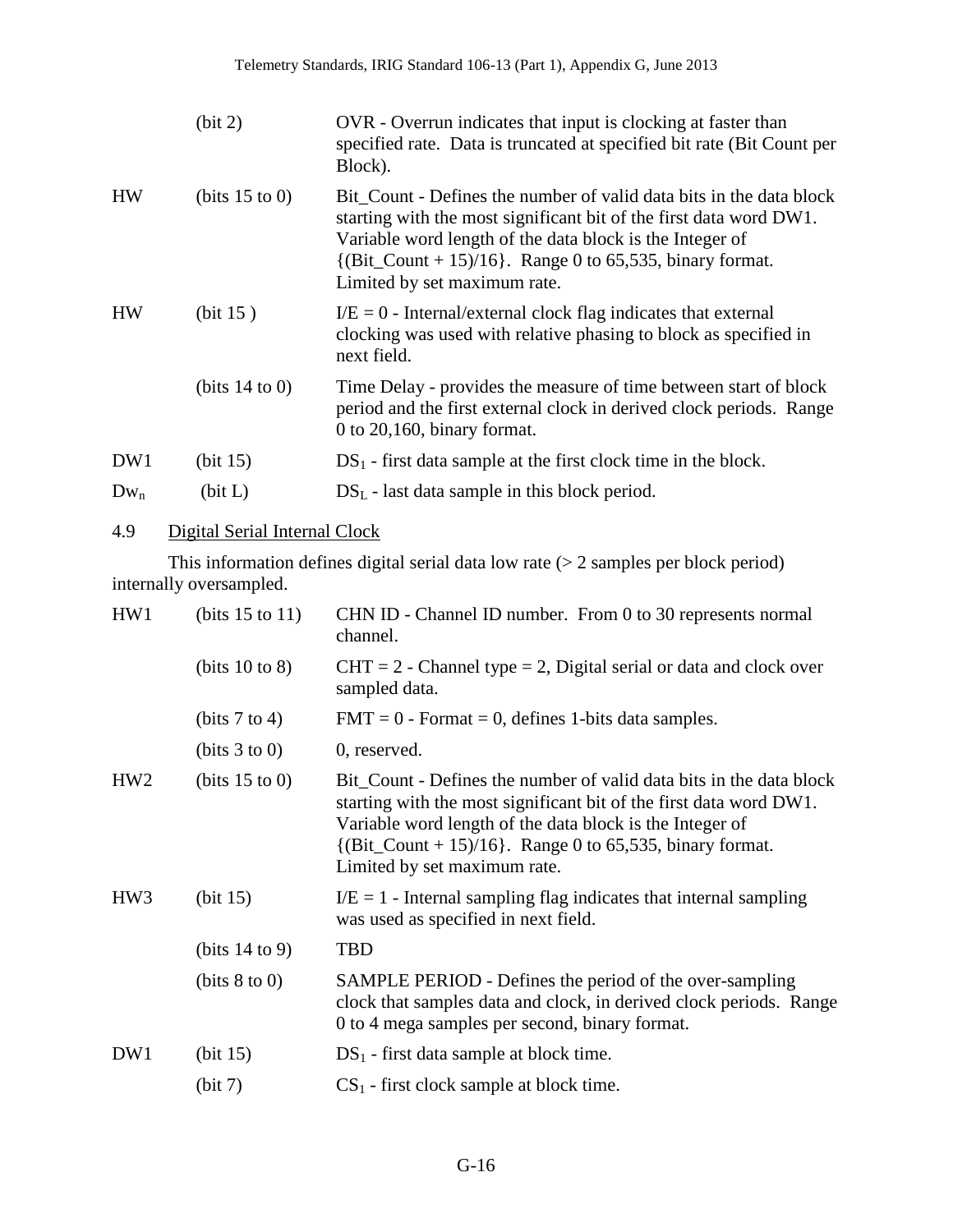<span id="page-20-0"></span>

| $DW_n$          | (bit 8)                                                                             | $DSL$ - last data sample in this block period.                                                                                                                                                                                                                                                      |  |
|-----------------|-------------------------------------------------------------------------------------|-----------------------------------------------------------------------------------------------------------------------------------------------------------------------------------------------------------------------------------------------------------------------------------------------------|--|
|                 | (bit 0)                                                                             | $CSL$ - last clock sample in this block period.                                                                                                                                                                                                                                                     |  |
| 4.10            | Digital Parallel External Clock                                                     |                                                                                                                                                                                                                                                                                                     |  |
|                 |                                                                                     | This information defines digital data, including serial externally clocked.                                                                                                                                                                                                                         |  |
| HW1             | (bits $15$ to $11$ )                                                                | CHN ID - Channel ID number. From 0 to 30 represents normal<br>channel.                                                                                                                                                                                                                              |  |
|                 | (bits $10$ to $8$ )                                                                 | $CHT = 3$ -Channel type = 3, Digital parallel or serial data.                                                                                                                                                                                                                                       |  |
|                 | (bits 7 to 4)                                                                       | FMT - Format defines the number of bits minus one in each<br>sample. Data block sample size (bits) = $(FMT+1)$ . Range 0 to 15,<br>binary format.                                                                                                                                                   |  |
|                 | (bit 3)                                                                             | NSIB - No Samples In Block (Bit_Count = 0) Header only.                                                                                                                                                                                                                                             |  |
|                 | (bit 2)                                                                             | OVR - Overrun indicates that input is clocking at faster than<br>specified rate. Data is truncated at specified bit rate (Bit Count per<br>Block).                                                                                                                                                  |  |
| HW <sub>2</sub> | (bits $15$ to 0)                                                                    | Bit_Count defines the number of valid data bits in the data block<br>starting with the most significant bit of the first data word DW1.<br>Variable word length of the data block is the Integer of<br>( $Bit\_Count + 15$ )/16). Range 0 to 65,535, binary format. Limited<br>by set maximum rate. |  |
| HW3             | (bit 15)                                                                            | $I/E = 0$ - Internal/external clock flag indicates that external<br>clocking was used with relative phasing to block as specified in<br>next field.                                                                                                                                                 |  |
|                 | (bits $14$ to 0)                                                                    | Time delay provides the measure of time between start of block<br>period and the first external clock in derived clock periods. Range<br>$0$ to 20,160, binary format.                                                                                                                              |  |
| DW1             | (bit 15)                                                                            | $DS1$ - MSB of the first data sample at the first clock time in the<br>block.                                                                                                                                                                                                                       |  |
| $DW_n$          | (bit L)                                                                             | $DSL$ - LSB of the last data sample in this block period.                                                                                                                                                                                                                                           |  |
| 4.11            | <b>Analog Wide Band</b>                                                             |                                                                                                                                                                                                                                                                                                     |  |
|                 | The following defines analog wide band data using a sampling A/D and internal block |                                                                                                                                                                                                                                                                                                     |  |

<span id="page-20-1"></span>synchronous clock.

| HW1 | (bits $15$ to $11$ ) | CHN ID - Channel ID number. From 0 to 30 represents normal<br>channel. |
|-----|----------------------|------------------------------------------------------------------------|
|     | (bits $10$ to $8$ )  | $CHT = 4$ - Channel Type = 4, analog wide band sampled data.           |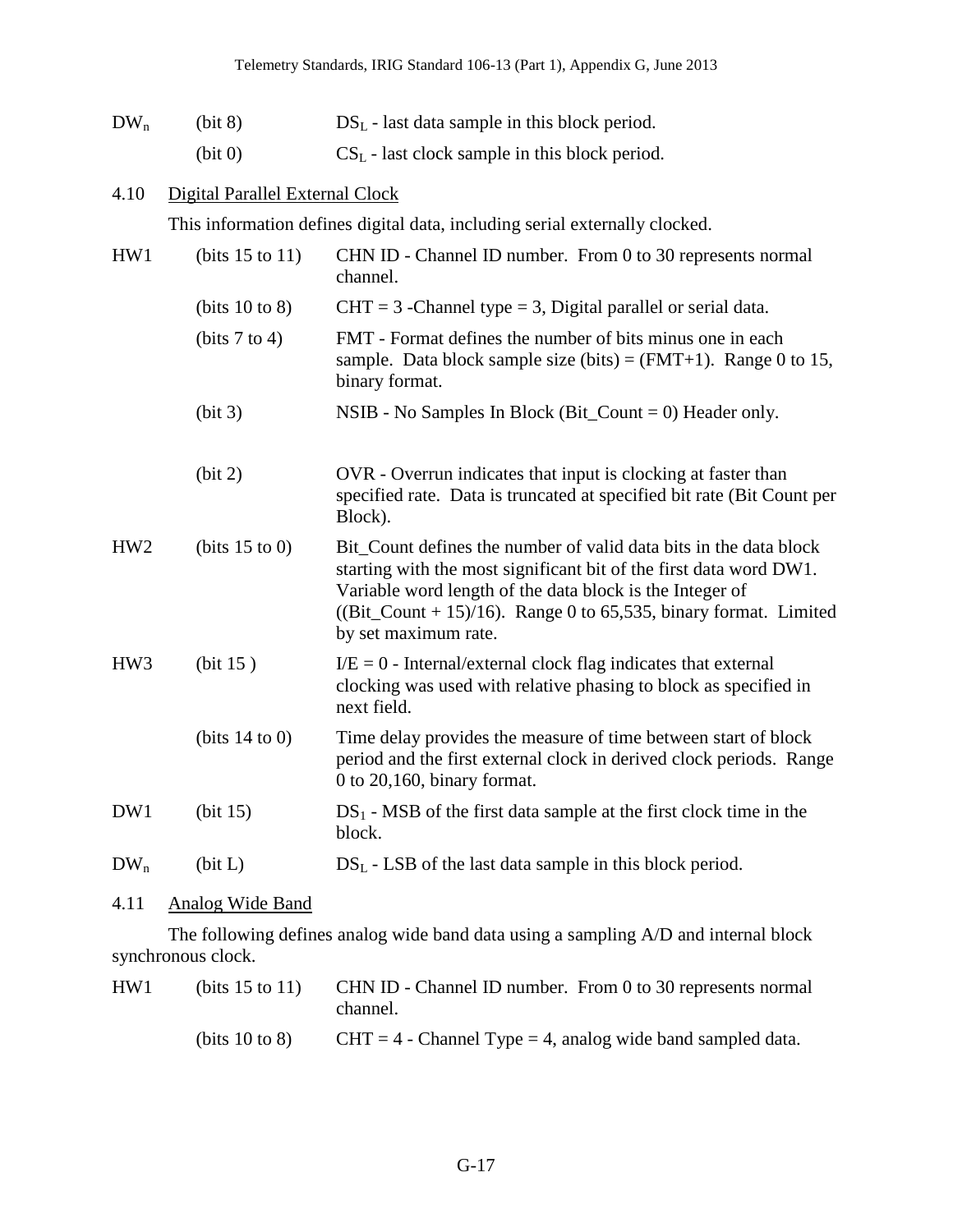|                 | (bits $7$ to $4$ )   | FMT - Format, defines the number of bits minus one in each<br>sample. Data block Sample Size (bits) = $(FMT+1)$ . Range 0 to 15,<br>binary format. Limited by the A/D resolution.                                                                                               |
|-----------------|----------------------|---------------------------------------------------------------------------------------------------------------------------------------------------------------------------------------------------------------------------------------------------------------------------------|
|                 | (bit 3)              | AOR - Analog overrange $(A/D 4-MSB = F)$ .                                                                                                                                                                                                                                      |
|                 | (bits 2 to 0)        | ST <sub>2</sub> to ST <sub>4</sub> , reserved status                                                                                                                                                                                                                            |
| HW <sub>2</sub> | (bits $15$ to 0)     | Bit_Count defines the number of valid data bits in the data block<br>starting with the MSB of the first data word DW1. Variable word<br>length of the data block is the Integer of $((Bit\_Count + 15)/16)$ .<br>Range 0 to 65,535, binary format. Limited by set maximum rate. |
| HW <sub>3</sub> | (bit 15)             | $I/E = 1$ - Internal Sampling flag indicates that internal sampling<br>was used as specified in next field.                                                                                                                                                                     |
|                 | (bits $14$ to $12$ ) | <b>TBD</b>                                                                                                                                                                                                                                                                      |
|                 | (bits $11$ to 0)     | Sample period defines the period of the over-sampling clock that<br>samples data and clock, in derived clock periods. Range 0 to 4m<br>samples per second, binary format.                                                                                                       |
| DW1             | (bit 15)             | $DS1$ - MSB of the first data sample at the first clock time in the<br>block.                                                                                                                                                                                                   |
| $DW_n$          | (bit L)              | $DSL$ - LSB of the last data sample in this block period.                                                                                                                                                                                                                       |
|                 |                      |                                                                                                                                                                                                                                                                                 |

## <span id="page-21-0"></span>4.12 Analog Stereo "L" & "R"

The following defines analog stereo data using a sigma-delta A/D and internal block synchronous clock with tracking Finite Impulse Response filter.

| HW1             | (bits $15$ to $11$ ) | CHN ID -Channel ID number. From 0 to 30 represents normal<br>channel.                                                                                                                                                                                                                   |
|-----------------|----------------------|-----------------------------------------------------------------------------------------------------------------------------------------------------------------------------------------------------------------------------------------------------------------------------------------|
|                 | (bits $10$ to 8)     | $CHT = 5$ , Channel Type = 5, Analog stereo voice band data.                                                                                                                                                                                                                            |
|                 | (bits 7 to 4)        | FMT, Format defines the number of bits minus one in each sample.<br>Data block sample size (bits) = $(FMT+1)$ . Range 0 to 15, binary<br>format. Limited by the A/D resolution.                                                                                                         |
|                 | (bit 3)              | LAOR, left subchannel over range.                                                                                                                                                                                                                                                       |
|                 | (bit 2)              | RAOR, right subchannel over range.                                                                                                                                                                                                                                                      |
|                 | (bits 1 to 0)        | ST <sub>2</sub> to ST <sub>4</sub> , reserved status.                                                                                                                                                                                                                                   |
| HW <sub>2</sub> | (bits $15$ to 0)     | Bit Count defines the number of valid data bits in the data block<br>starting with the MSB of the first data word DW1. Variable word<br>length of the data block is the Integer of $\{(\text{Bit\_Count} + 15)/16\}.$<br>Range 0 to 65,535, binary format. Limited by set maximum rate. |
| HW <sub>3</sub> | (bit 15)             | $I/E = 1$ - Internal sampling flag indicates that internal sampling<br>was used as specified in next field.                                                                                                                                                                             |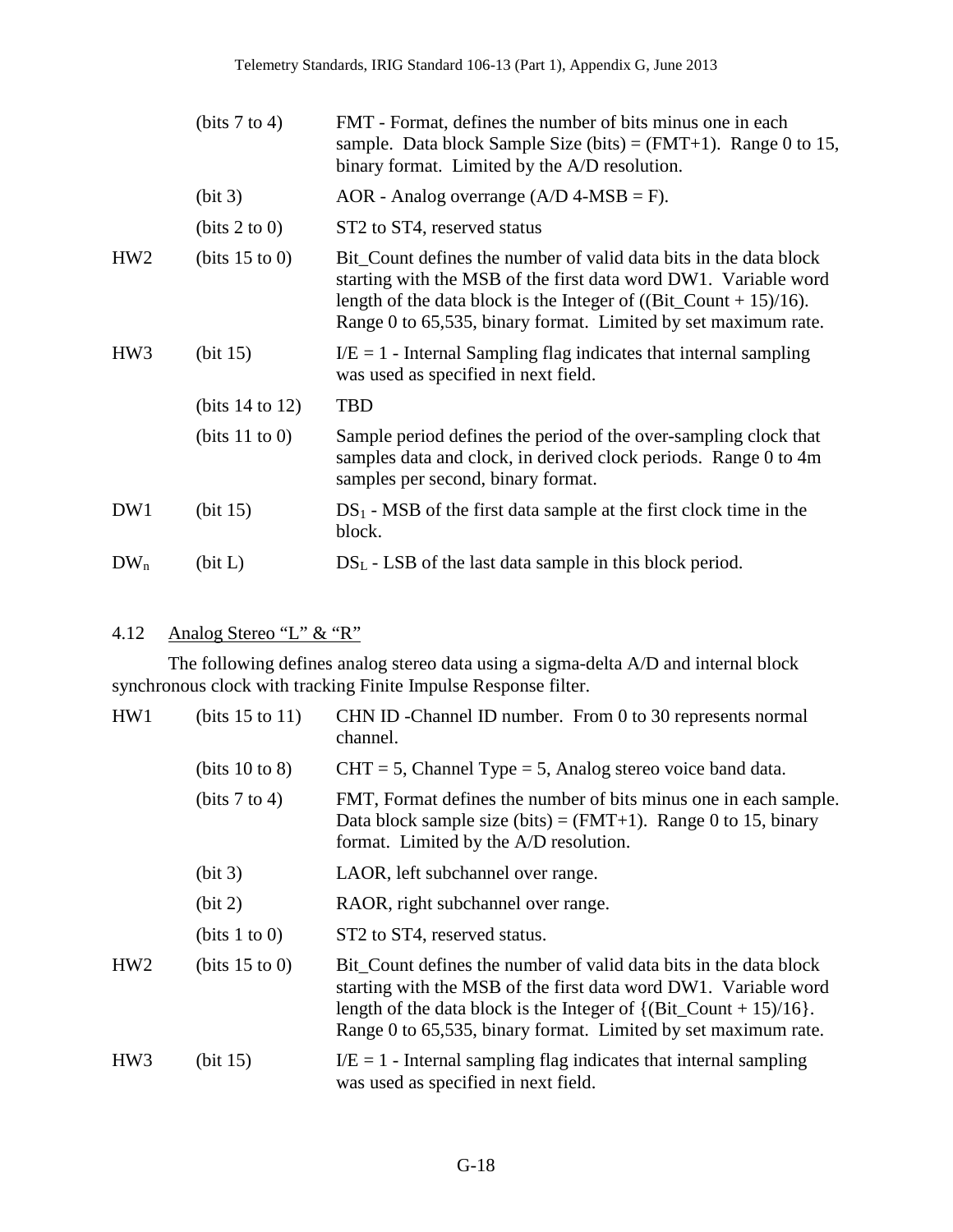|        | (bit 14)         | ENL - Enable left subchannel.                                                                                                                                                 |
|--------|------------------|-------------------------------------------------------------------------------------------------------------------------------------------------------------------------------|
|        | (bit 13)         | ENR - Enable right subchannel.                                                                                                                                                |
|        | (bit 12)         | TBD                                                                                                                                                                           |
|        | (bits $11$ to 0) | Sample period defines the period of the over-sampling clock that<br>samples data and clock, in derived clock periods. Range 3.76 to<br>40K samples per second, binary format. |
| DW1    | (bit 15)         | $DS1$ - MSB of the first data sample left subchannel if enabled.                                                                                                              |
|        | (bit 15)         | $DS_1$ - MSB of the first data sample right subchannel if enabled,<br>else second sample (FMT-1).                                                                             |
| $DW_n$ | (bit L)          | $DSL$ , LSB of the last data sample in this block period.                                                                                                                     |
|        |                  |                                                                                                                                                                               |

<span id="page-22-0"></span>4.13 Fill

This term defines a fill word that can be inserted at the end of all channel data blocks if required by the constant rate primary channel.

Fwx (bits 15 to 0) FILL, defined as FFFF hex word.